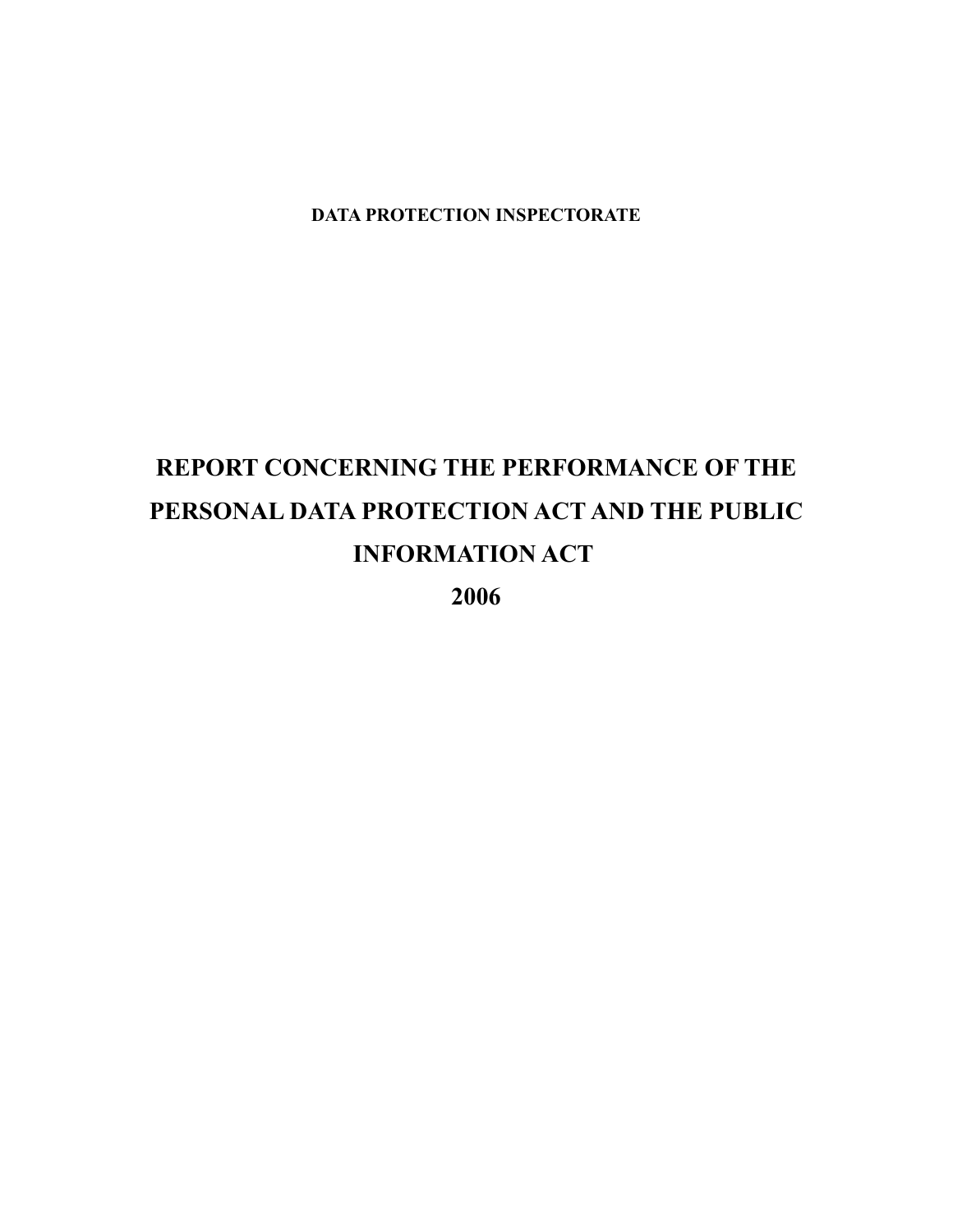### **CONTENTS**

<span id="page-1-0"></span>

| $\frac{\text{Cases}}{\text{Cases}}$ |  |
|-------------------------------------|--|
|                                     |  |
|                                     |  |
|                                     |  |
| $\text{Case}$                       |  |
|                                     |  |
|                                     |  |
|                                     |  |
|                                     |  |
|                                     |  |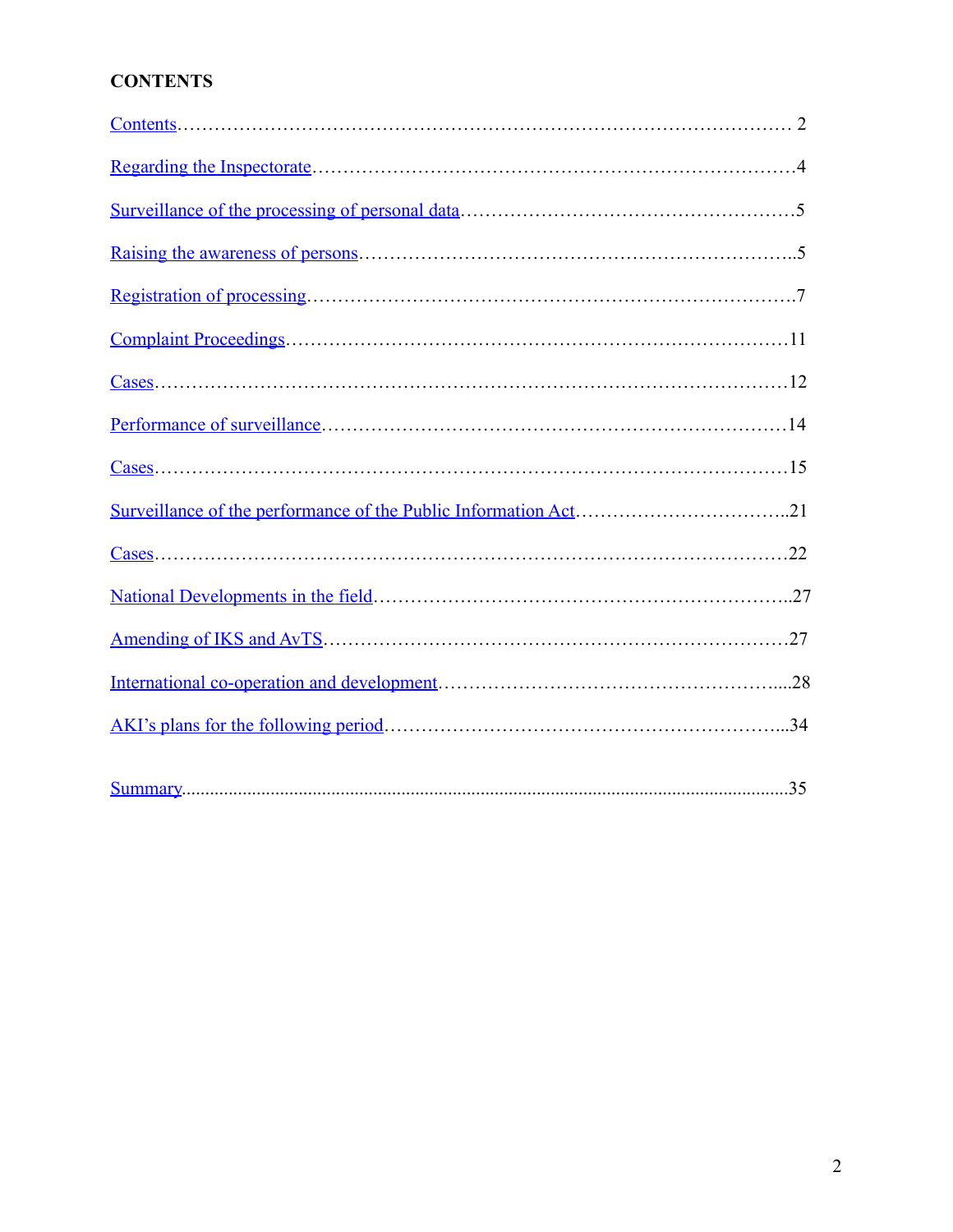Honourable Riigikogu Constitutional Committee members and Chancellor of Justice,

On 19 July, ten years passed since requirements were enforced by law for the processing of personal data in the Republic of Estonia. Gradually, the parties involved in the processing of personal data have, on the one hand, started to regard their obligations more seriously while, on the other hand, they have become more aware of their rights.

Pursuant to the character of supervisory agencies, our obligation is to observe and assist people in understanding and becoming aware of their rights regarding the inviolability of private life and to place distributed information into general use.

Development indicators are the large number of reports, memoranda, inquiries, complaints and challenges we receive. This, in turn, proves that awareness of the field is no longer the knowledge of a limited number of people.

Certainly, everything has not gone swimmingly, so far. It is still not entirely understood that the Data Protection Inspectorate helps to create trustworthiness in terms of the state, being an independent institution, ensuring balance, on the one hand, for information requested by personal data processors and, on the other hand, the wishes of the data subjects that the processing would take place in conjunction with the law.

In order to ensure continuity, we are continuing to work actively with persons and processors in the raising of the awareness of the law. If people are aware of their rights and the holder of information or personal data processors their obligations, then the rights of the person are guaranteed without direct interference by the supervisory agency.

I consider another significant indicator to be the significant expansion of the agencies supervisory activities. I hope that after a while the Data Protection Inspectorate will have changed from a registrar to a surveillance agency.

I would like to thank, sincerely and from the heart, everyone whom I came into contact with during the course of my everyday work, for their pleasant co-operation.

I encourage people to use their rights more often and present questions to both themselves as well employees and the holders of information.

Sincerely,

Urmas Kukk Director General Data Protection Inspectorate

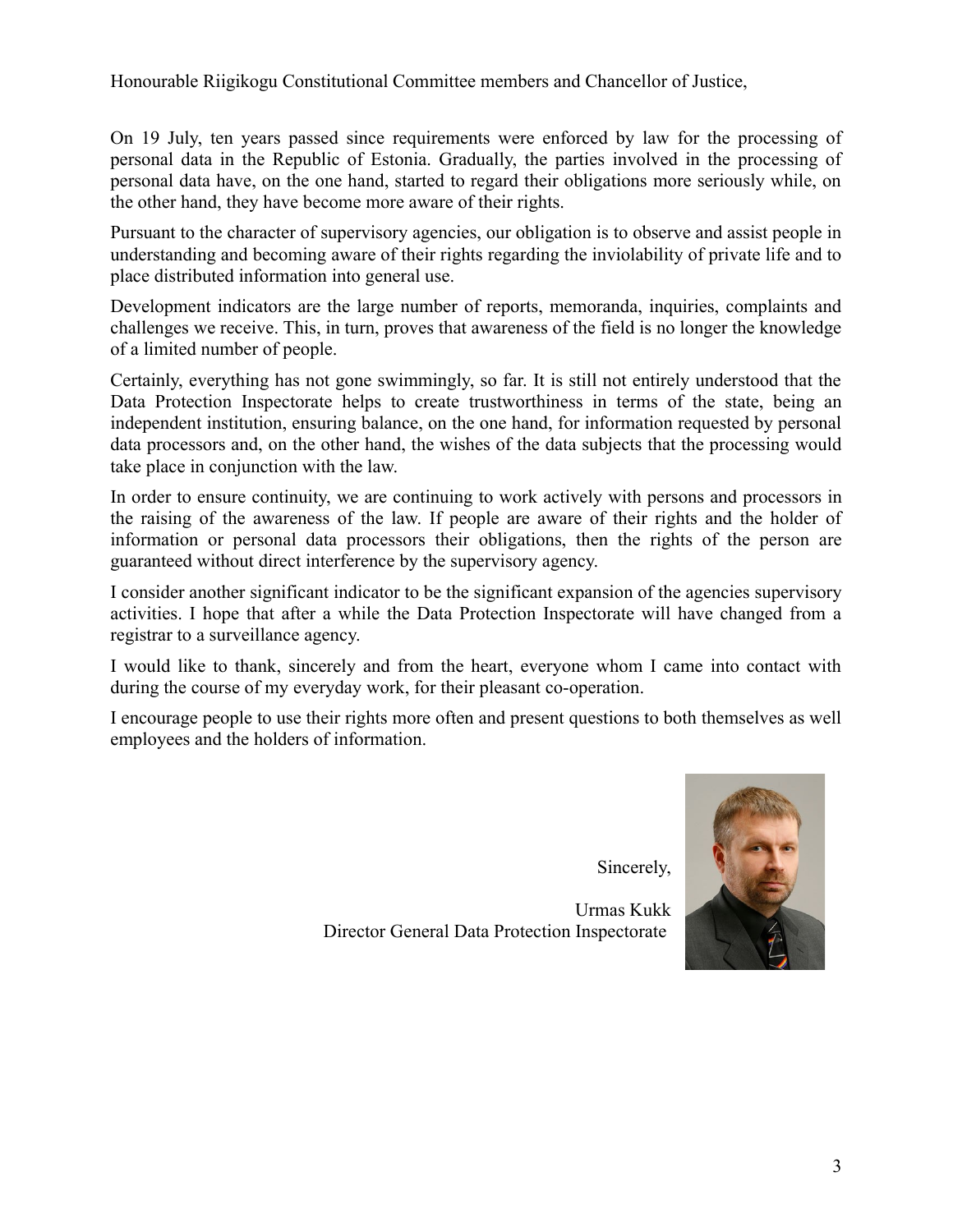# <span id="page-3-0"></span>**Regarding the Inspectorate**

The right of persons to protect their private life, secrecy of information exchange and data protection, is prescribed by the Constitution of the Republic of Estonia<sup>[1](#page-3-1)</sup>. According to the constitution, state agencies, local governments and their officials are not allowed to gather or record data against the will of a citizen of Estonia, about their beliefs; everyone has the right to the secrecy of messages they communicate or that are communicated to them via mail, telegraph, telephone or other generally used means. The inviolability of a person's private life can only be limited by the permission of the court to prevent criminal activity or for the gathering of evidence during a criminal proceeding, according to the methods and cases provided by law.

Pursuant to the constitution, state agencies, local governments and their officials have an obligation to provide citizens, at their request, with information about the activities of the agency, except for information, the publication of which is prohibited by law and information which is intended, without exception, for internal use. According to the procedure prescribed by law, Estonian citizens have the right to familiarize themselves with information about themselves held by state agencies and local governments, as well as stored in their agencies archives.

The Data Protection Inspectorate (hereinafter: AKI) is a state supervisory agency operating under the administrative area of the Ministry of Internal Affairs, whose primary objective is the protection of persons constitutional rights and freedoms in the processing of personal data and ensuring a persons right to receive, for free, information distributed for public use.

Pursuant to these objectives, the primary tasks of AKI are the performance of independent supervision of the legality of the processing of personal data and the maintenance of databases on the one part and the performance of information requests on the other part.

In addition to the above mentioned the Inspectorate registers the processing of sensitive personal data, performs supervision of database maintenance and applies, within the limits of its jurisdiction (including Personal Data Protection Act<sup>[2](#page-3-2)</sup> or Public Information Act<sup>[3](#page-3-3)</sup>), administrative coercion or criminal proceedings in the event of a violation of obligations arising from

<span id="page-3-1"></span><sup>1</sup> Eesti Vabariigi Põhiseadus. RT 1992, 26, 349; 2003, 29, 174; 64, 429

<span id="page-3-2"></span><sup>2</sup> Isikuandmete kaitse seadus. RT I 2003, 26, 158; 2004, 30, 208

<span id="page-3-3"></span><sup>3</sup> Avaliku teabe seadus. RT I 2000, 92.597; 2002, 61,375; 63, 387; 2003, 25, 153; 26, 158; 2004, 81,542; 2005, 39, 308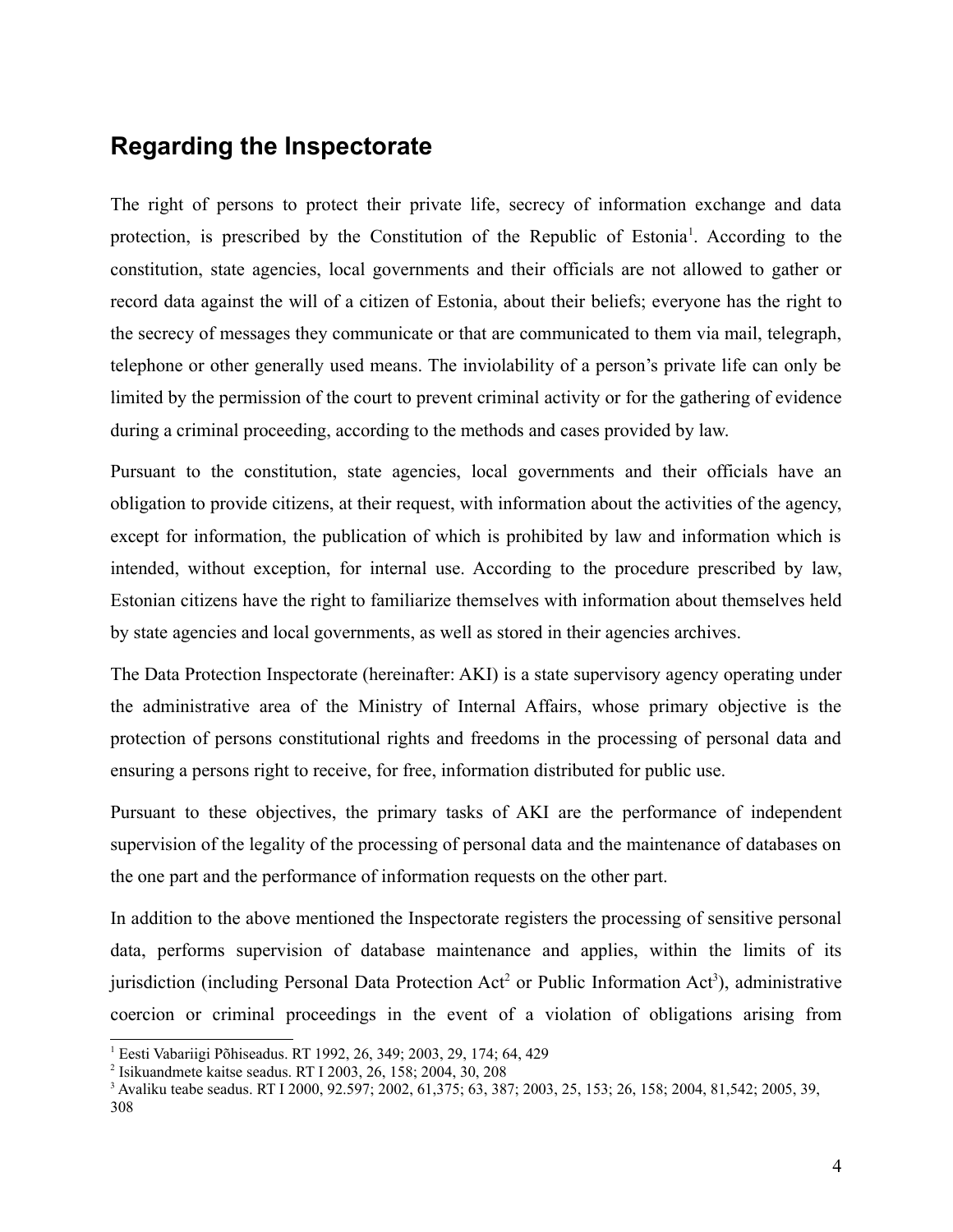legislation. Together with the Communications Board, the inspectorate also performs supervision regarding compliance with the requirements of the Information Society Services Act.

This report is sixth pursuant to the monitoring procedure of the Public Information Act (hereinafter: AvTS) and fourth pursuant to the monitoring procedure of the Personal Data Protection Act (hereinafter IKS). The report provides an overview of the more significant events and facts that took place in 2006 in the fields of public information and personal data protection.

The amount of resources allocated for the inspectorates 2006 budget is EEK 7 922 473. The composition of employees in the inspectorate as of 31 October 2006 was 23 officials, with 21.5 posts filled (three officials hold office on a part-time basis).

The supervisory agency is divided into three units: control unit, development and analysis unit and the general unit. The control unit is made up of the registration, procedure and inspection services. There are 31 offices in the AKI structure, of which 9.5 offices are unfilled.

On 11 November 2006, changes in the statutes of the Data Protection Inspectorate entered into force. The primary novations are the prescription of the jurisdiction of the director general's deputy and the specification of the obligations of monitoring in terms of the processing of personal data arising from European Union legislation.

# <span id="page-4-1"></span>**Surveillance of the processing of personal data**

#### <span id="page-4-0"></span>**Raising the awareness of persons**

In the current accounting period a significant portion of AKI's activity was directed towards citizens and raising awareness about data processing, with the goal of informing citizens and personal data processors about their rights and obligations. The correctness of the development direction begun is testified to by the increase in the number of questions, requests for explanation and requests for information submitted in writing and by telephone. In addition to the above mentioned the inspectorate has actively participated in various information days and training seminars.

In the current year, local governments and educational institutions (both students and teachers) have come under scrutiny. In the case of the latter, the need for training has raised problems and, to a great extent, questions related to personal data processed by educational institutions and student evaluations being performed. For the possible resolution/prevention of shortcomings and for the better application of educational institutions corresponding work the Ministry of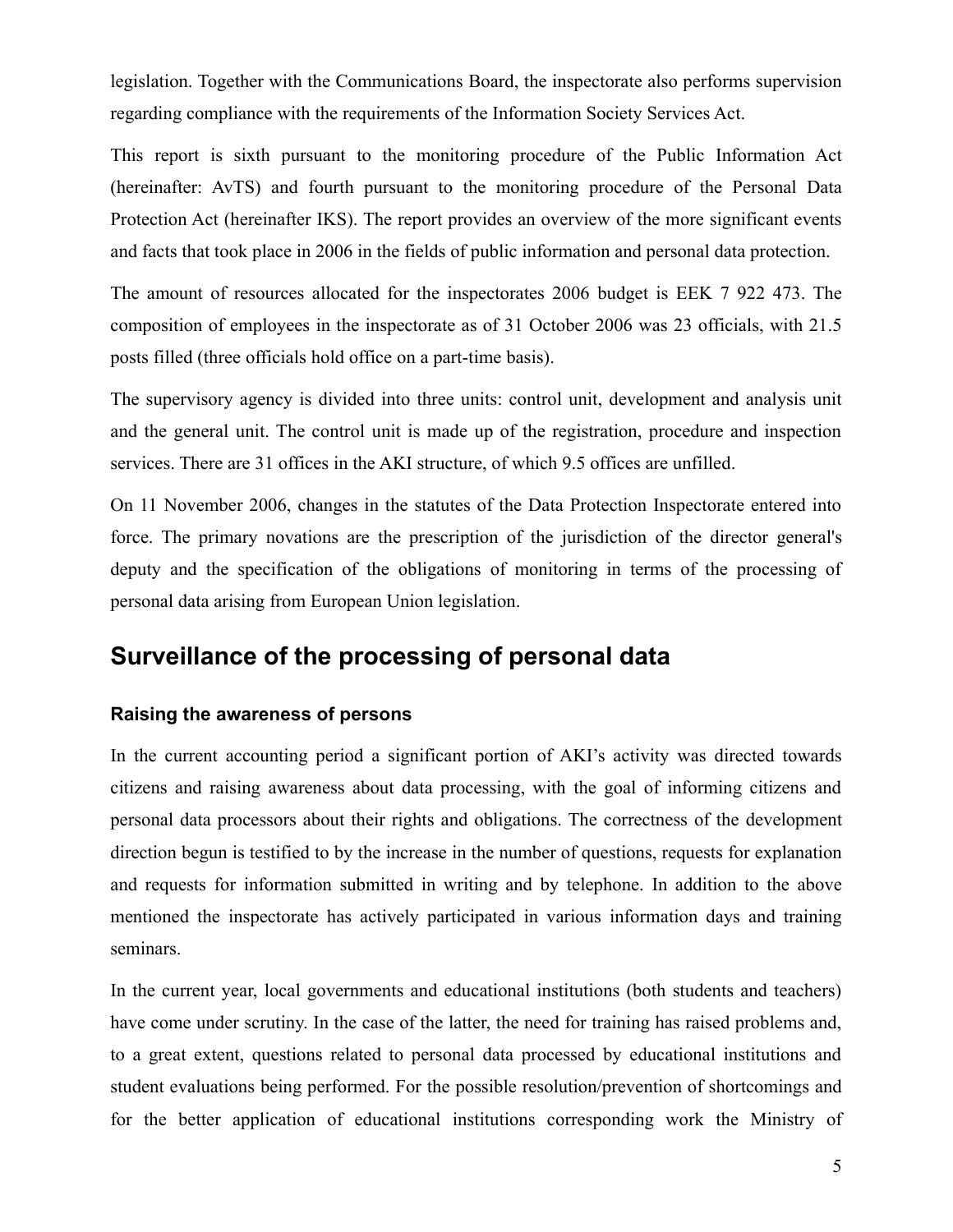Education and Research is preparing a student evaluation methodology, and the inspectorate has made its own suggestions.

In addition to the above mentioned fields, a training day was held for pharmacists, Pension Board employees, Border Guard officials, vital statistics office employees, population register employees, librarians, E-health Foundation, Private Forest Centre, local government IT directors, etc. There were a total of 34 training seminars, in which 1300 persons participated.



*Figure 1. Training seminars carried out by Inspectorate officials, by years*

AKI officials participated in the computer training seminars, administrative proceeding, misdemeanour procedure and language in-service training. In the following period, continuing training is planned in the mentioned fields.

#### <span id="page-5-0"></span>**Registration of processing**

During the period 01 October 2005 to 30 September 2006, the Data Protection Inspectorate received 414 registration applications, of which 103 were first time and 241 repeat (see Figure 2:

During the given period, 229 registration applications were approved (see Figure 2). The registration for the processing of sensitive personal data was refused in two cases and two applications were left unreviewed. The difference in the number of applications received and the number of registration decisions is a result of the fact that an application is accepted into proceeding during the reference period, but the registration has already taken place outside of the reporting period.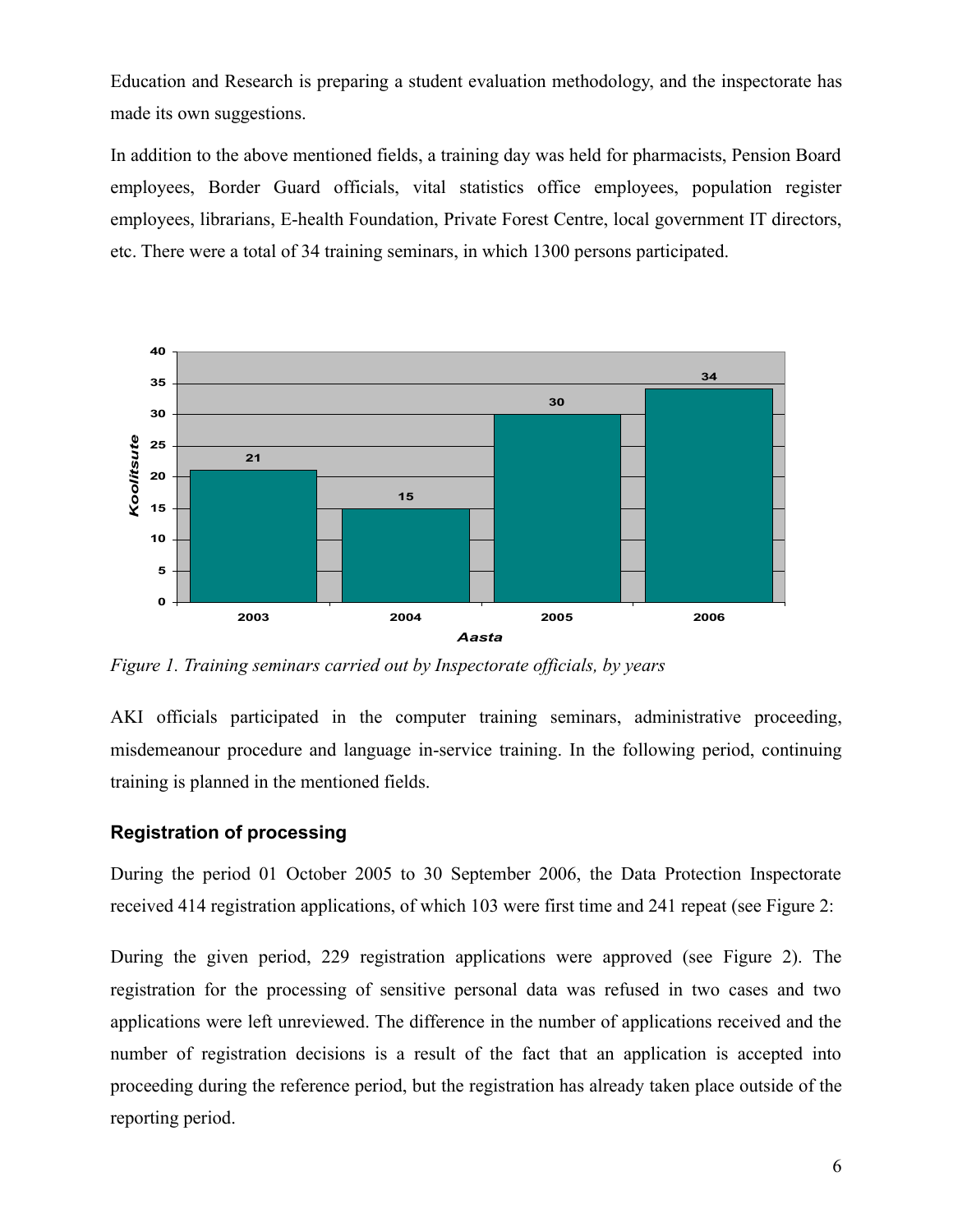

*Figure 2. Number of received applications and the number or registered sensitive information processed*

On October 1 of the current year, the registration deadline for a large number of sensitive information processors ended. The deadline originated with the entry into force in 2003 of the implementing provisions of the Personal Data Protection Act. Decisions regarding the registration of sensitive information processing that were issued before the previously named date were valid for 3 years, as of 1 October 2003. Registration applications for sensitive information processing regarding those not yet submitted (sensitive personal data processing registration deadline has passed for ca 600 employees) are marked for implementation of administrative coercion. This ensures the equal treatment of employees who have registered on time for sensitive information processing.

The inspectorate prepared, during the period 1 October 2005 to 30 September 2006, 4 precepts for data workers, 3 warnings and in once case a penalty payment of EEK 8000 (Health Care Board) was implemented, and in another instance a penalty payment in the amount of EEK 10 000 (Tartu University Hospital).

The primary shortcoming for employees in the implementation of personal data processing requirements is the passive performance of the registration obligation. The pharmacy service providers can be cited as an example, for which, during the reporting period, only 3 service providers registered for sensitive information processing.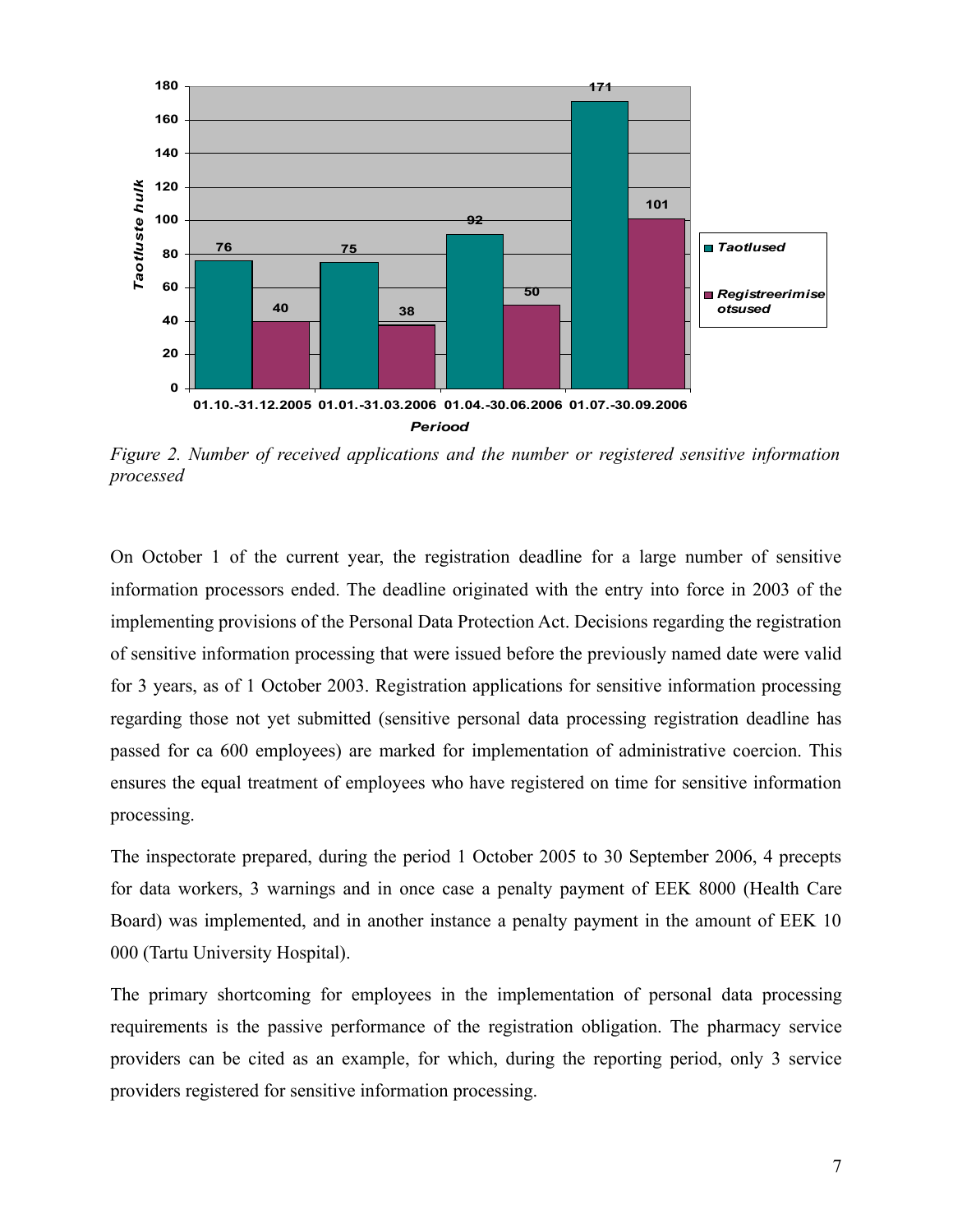There are an estimated 300 companies providing this type of service in Estonia, for whom penalty payments will be applied in the following accounting period for not performing the required registration obligation.

The Data Protection Inspectorate participated in the information day arranged by the State Agency of Medicines and held a personal data processing requirements training seminar for the target group.

A similar operating model is indigenous to local county governments and local governments, in the case of which the inspectorate has prepared similar activities for guaranteeing the performance of obligations pursuant to law.

In addition to the registration requirement for the processing of sensitive personal data the inspectorate is including the requirement for corresponding workers to register changes implemented in the processing of personal data.

Both obligations must be fulfilled either before beginning personal data processing or the implementation of changes and the objective is to ensure the legitimate processing of sensitive personal data.

It must be admitted that the responsible employees have become more active in the last accounting period in the performance of the required obligations.

Not registering on time for the processing obligation may bring with it a situation where the responsible employee has created a software based solution for the processing of sensitive personal data (register, information system, etc.), placed it into use, and in certain cases allowed third party persons to use it.

Based on the above described, the first information regarding these types of solutions arrived at the Inspectorate during the course of surveillance and it may appear that the implemented methods are not in concert with the Personal Data Protection Act.

In addition to the fact that it involves the violation of personal data processing requirements, the situation also includes the risk of large monetary damage to responsible employees. The present operating system must be brought into compliance with requirements arising from legislation which, as a rule, is typically more resource intensive, than if the implementation of changes were to have taken place in the systems design stage.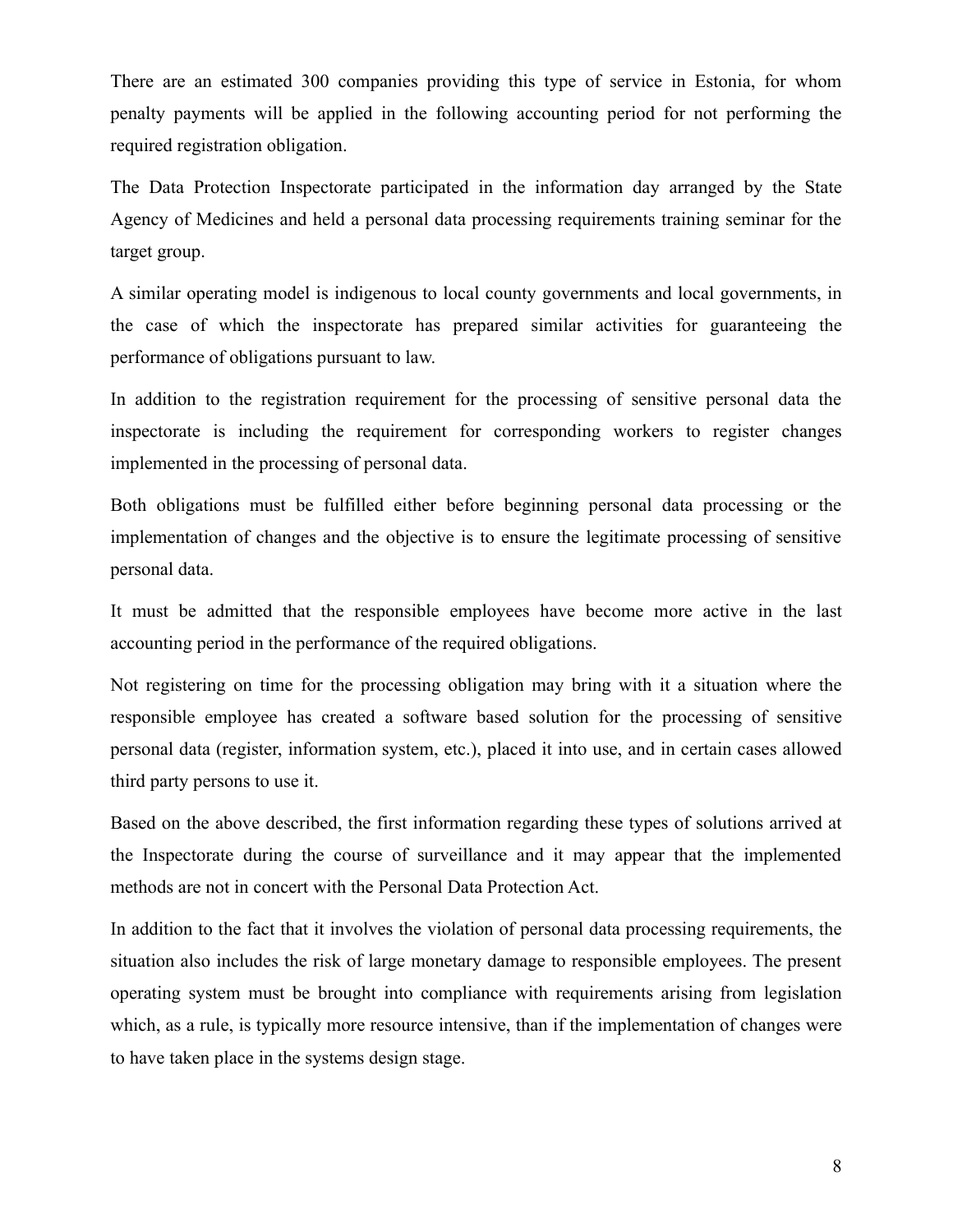The next largest shortcoming in the field of registration is not implementing security methods. The primary reason for leaving methods unimplemented is that in the estimation of data processors the implementation of methods is too costly (for example, smaller regional health care providers do not want to purchase the required paper shredder) or have not planned for this type of expenditure in their budget (for example, the school does not purchase security cabinets for nurses' ambulatory carts).

The situation in which security methods, which aren't actually implemented, are described so that the registration decision is received can also be described as inappropriate.

A significant omission is not performing the obligation of notifying the data subjects. For example, in the medical sector each health care service provider must have developed and made available to data subjects a client service standard<sup>[4](#page-8-0)</sup>, which must contain at least the following:

1) method for the registration of complaints, their resolution and providing of feedback to patients;

- 2) patient's rights and obligations;
- 3) communication with the patient and their family;
- 4) process for the informing of patients regarding the provision of health care service;
- 5) the on time notification of patients in registering for the waiting list, their direction between health care service providers and in the substitution of health care professionals.

Requests for explanations received by the Inspectorate's registration division concern, for the most part, what is related to the registration applications preparation and submission, the submission of various categories of personal data, permissibility of the processing personal data and consent relating to form and content. In regards to frequently asked questions, AKI has published its clarifications on its website.

A suitable specific example for expressing the more frequently occurring problems is the case of the processing of sensitive personal data in the framework of a single investigation. The investigation was ordered by the Statistical Office, which used the authorised processor Tallinn University Institute of Estonian Demography.

The investigation was carried out without the holding of an authorisation for sensitive personal data processing and the Data Protection Inspectorate received information through the mediation

<span id="page-8-0"></span><sup>4</sup> RTL, 28.12.2004, 158, 2376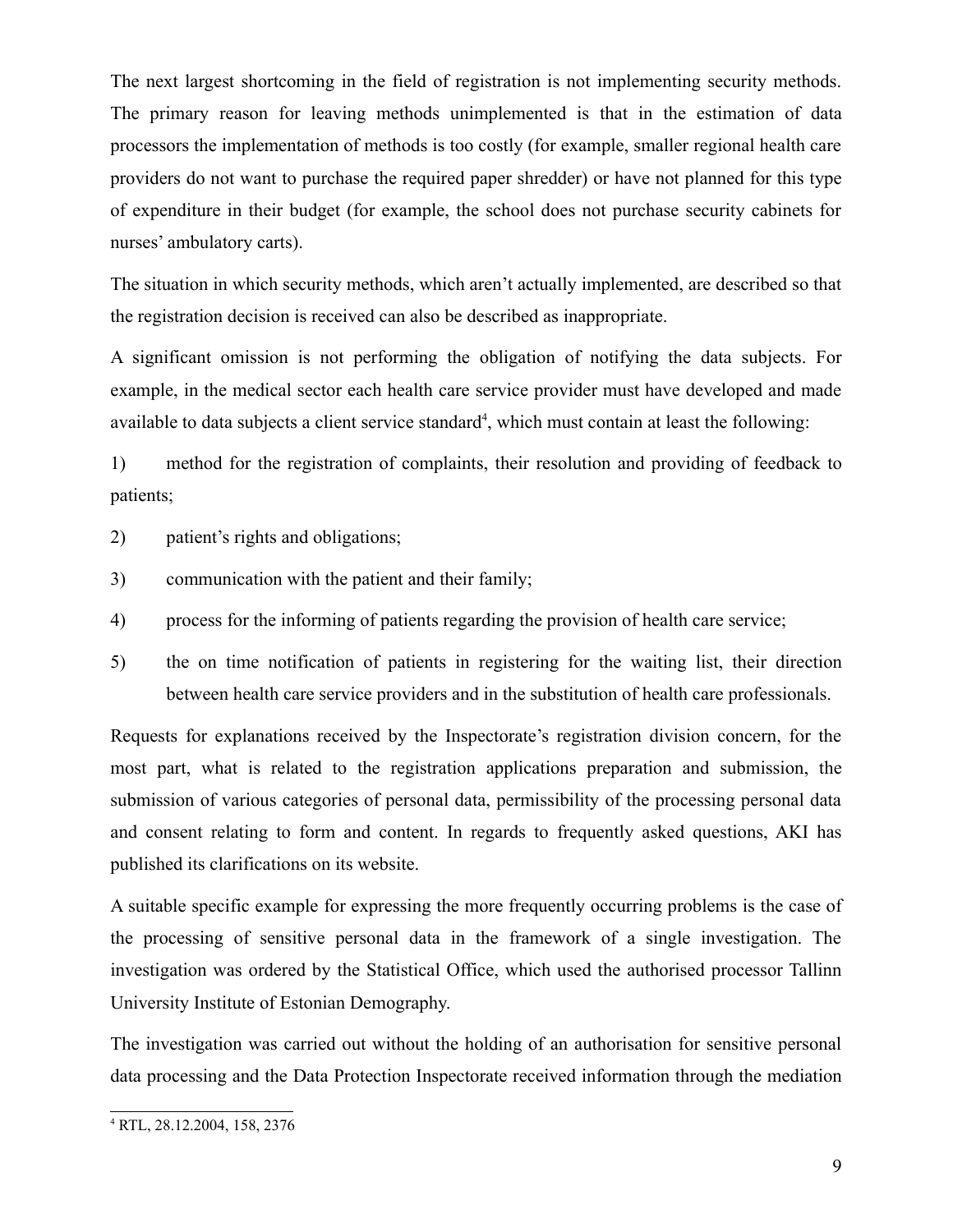of citizens' complaints. Nearly 8000 persons were included in the investigation, and included in the data collected was information about their state of health, sexual life, etc.

Regardless of the willingness by the data subjects to participate in the investigation, the informing of the data subjects pursuant to § 12 (2) of the Personal Data Protection Act did not take place pursuant to prescribed conditions. The requirement for informed consent is the primary safeguard for the rights of a data subject and the objective is to allow the data subject to be provided with information from all perspectives for the making of a decision regarding consent, including evaluating the accompanying risks and possible consequences, or in a simplified definition – to understand, who, why and how their data is come into contact with.

The obligation to inform rests with responsible and authorised processors and involves a socalled active responsibility. In order that the data subject would be able to make a decision about allowing the processing of their data, it is necessary for them to be provided with information from all perspectives regarding what the decision brings along with it.

The obligations of authorised processors regarding the preservation of personal data and its transfer to responsible data processors is not clearly designated, as a result of which they are also currently in the situation where contractual relationships have ended or have been terminated between parties, in the domain of authorised processors, and the latter disregards the offers made by responsible data processors for the transfer of the data to the State Archives. At the same time, the responsible processor has not presented specific requirements and has not used the opportunities at its disposal to bring an end to the illegal situation.

The Statistical Office's activities in relations with the Inspectorate have been contradictory. Among other things, it has been claimed that there has never been a contractual relationship between the responsible processor and authorised processors, the data to be preserved does not allow for the identification of persons, etc.

Regardless of the question concerning the identification of persons, the position has been taken that the state of the collected data does not allow for the identification of the data subject and that for demagogic reasons an attempt has been made to disregard the evaluation of the risk of indirect identification. The collected questionnaires, together with the interview reports, contain the data subjects' given name, home address, telephone number, information regarding the data subjects' education and career, last job, etc.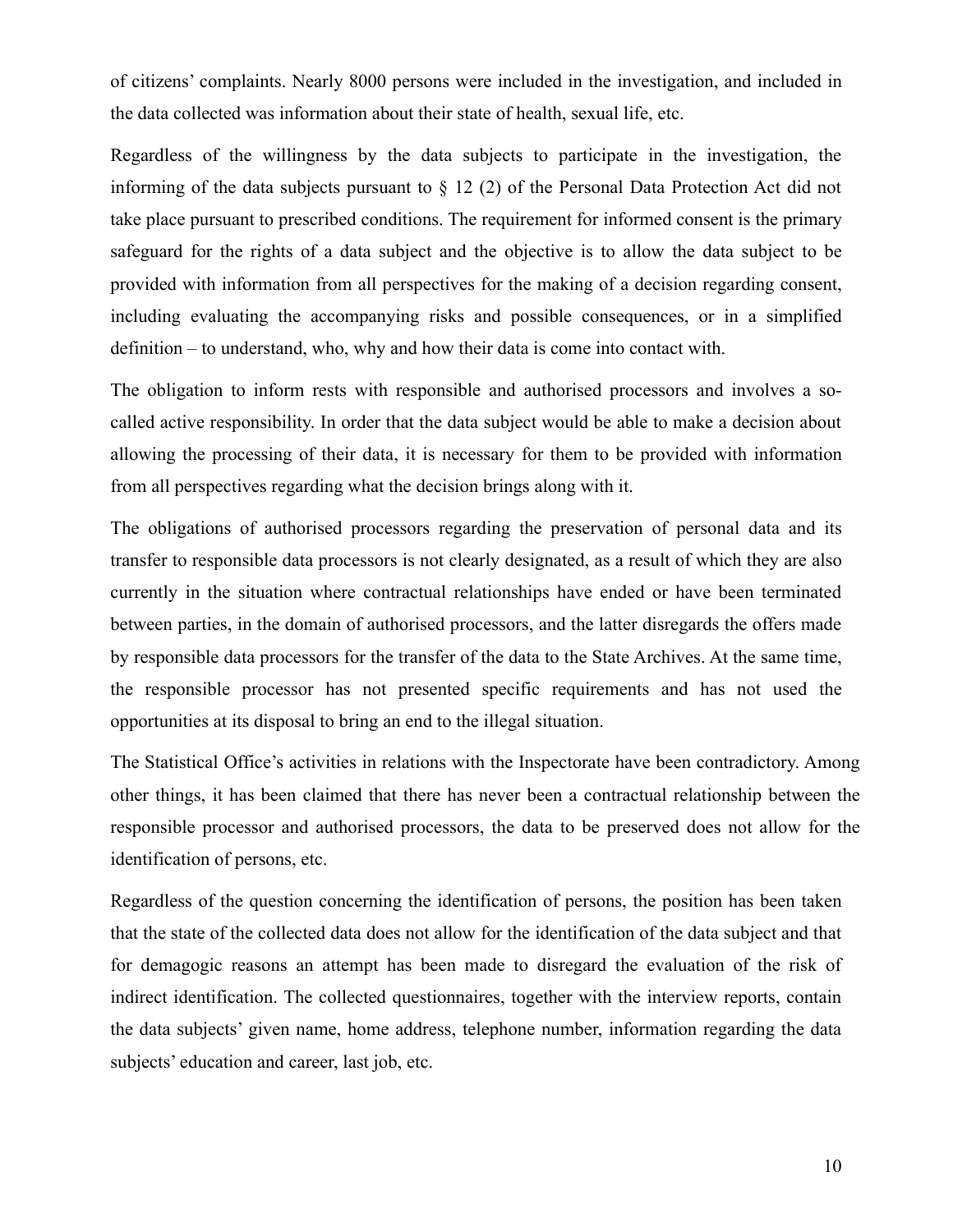The composition of the named data allows for the identification of the data subjects through the use of public sources of information. It is because of this that it doesn't matter what group of people the data is being collected about. According to the Statistical Offices assessment, it is not possible to identify persons based on the composition of the given data.

By taking this position, it allows all those who wish to do so to access to the collected data, since it is as if the limits prescribed by law, which should protect the data subject, are not applicable.

The evaluation of the risk of the direct or indirect identification of the person is of determinative importance in the processing of data and a careless attitude regarding this question may bring with it a very large scale grazing of the inviolability of the data subject's private life together with material and moral damage.

Handling data reflecting the private sphere of a person's life with the above described carelessness, disregarding obligations arising from the law and thereby also the rights of the data subject to information, is expressed in a particularly cynical and careless attitude towards the data subjects' rights as a whole.

#### <span id="page-10-0"></span>**Complaint proceedings**

During the accounting period, 110 complaints, clarifications and memoranda were received by the Data Protection Inspectorate (see also Figure 3), 10 misdemeanour proceedings were begun, 11 misdemeanour decisions were made (on the basis of IKS).



*Figure 3. Complaints, challenges, memoranda and requests for explanation received during the period 01 October 2005 – 30 September 2006, by law*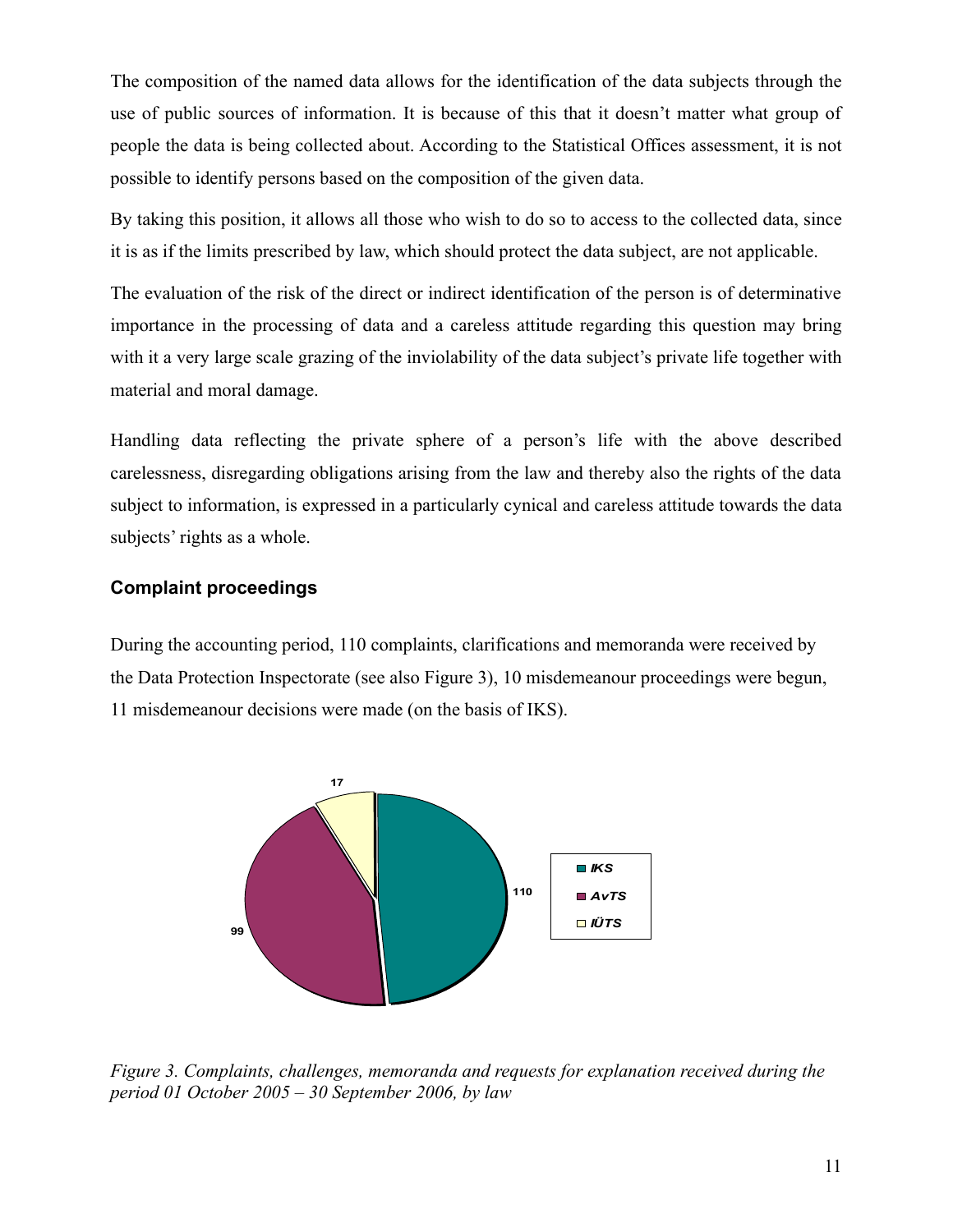The running theme for both requests for complaints as well as requests for explanation have been credit information related problems, where persons complain or ask for an explanation if and under what basis their personal data has been published on the Estonian Credit Register homepage and is available to the public.

#### <span id="page-11-0"></span>**Cases**

#### Publication of payment arrears

Questions are raised regarding the [www.economy.ee](http://www.economy.ee/) homepage, primarily on the topic of: who, what and on what basis is data published. Included in the debates over these topics, this year, are the Chancellor of Justice, banks as well as communications operators.

The primary set of problems concerns the availability of personal data on the Internet - personal data (personal identification codes, address, etc.) is published on various forums and homepages

Julianuse Inkasso Agentuur AS published the names of persons in their debtors list. The Data Protection Inspectorate made a misdemeanour judgment, with which Julianuse Inkasso Agentuur AS was assessed a monetary fine for the unlawful publication of data.

#### Persons sick leave certificates - medical treatment invoices on the highway

On 3 August 2005, a notice was communicated from the newspaper "Sillamäe Vestnik" that on 30 July 2005 a passer-by found, on the highway near the city of Sillamäe, the 1998 D-part of the sick leave certificates for those that had visited the Narva Haigla women's consultancy.

During the proceeding it became clear that the 248 found certificate for sick leave D-parts are sick leave certificate-medical treatment invoices, which were made up of parts A,B,C,D and were in use from 1996 to 1999.

The A and B parts were issued, in part, centrally and given to patients, the C part was forwarded to the health insurance fund and the D-part was returned to the person who issued the certificate for sick leave. The D-part was preserved for 3 years and destroyed together with the certificate for sick leave registration book, whose preservation period was also 3 years. In the given case, the D-parts of the certificate for sick leave should have been destroyed in 2001, which, however, was not done.

The destruction of documents containing sensitive personal data in the SA Narva Haigla took place before 2002 by burning, for which according to available testimony a corresponding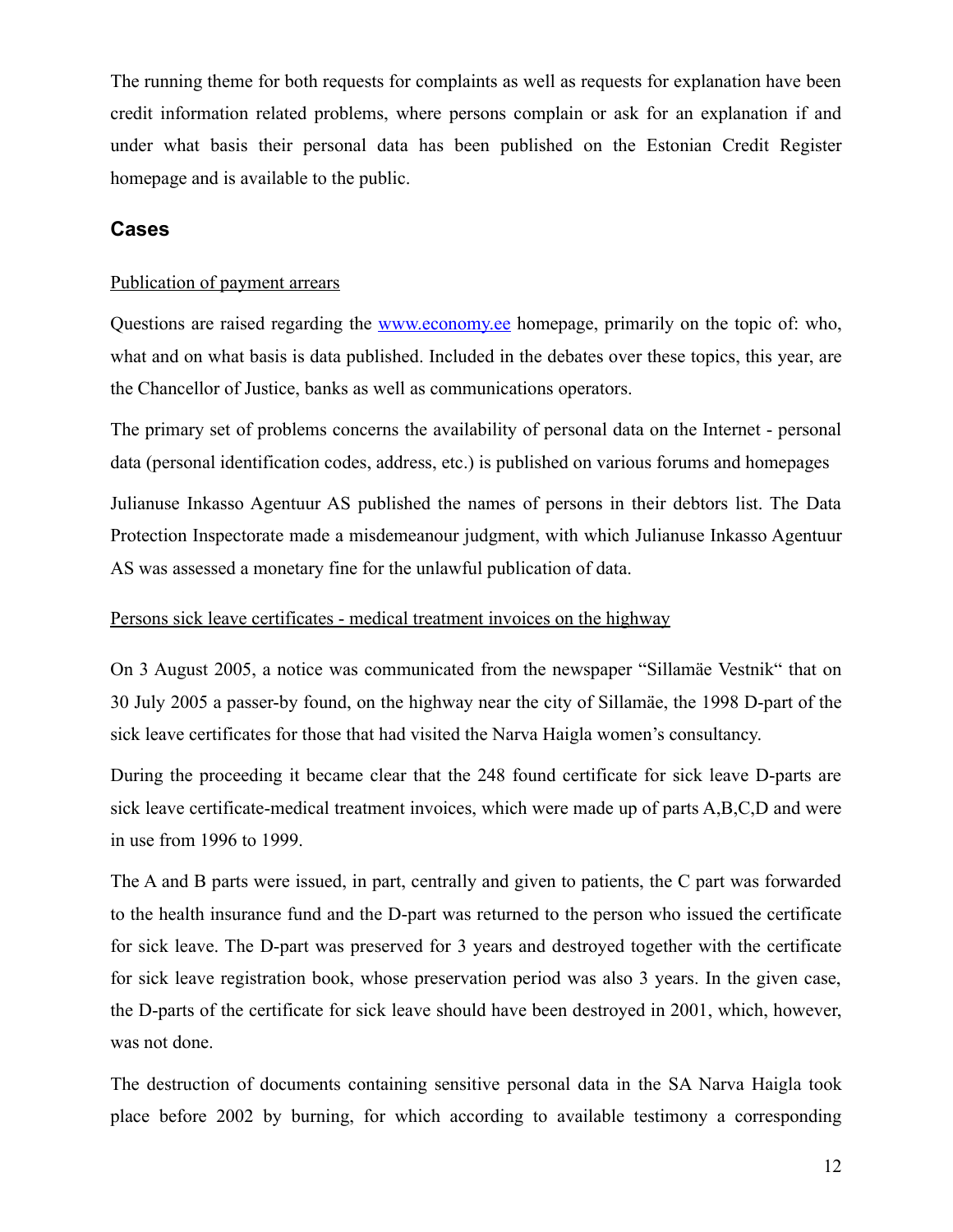contract was concluded with the boiler plant operating in the Narva treatment system, at the time of the proceedings it is no longer possible to control the existence of the contract.

When and by who the found D-parts were actually taken for destruction is not possible to determine, since the destruction certificates for the documents were absent. SA Narva Haigla also failed to control whether the documents containing sensitive personal information, which were sent for destruction, were actually destroyed or not. As a result of this a situation occurred where certificates for sick leave containing sensitive personal data became available to everyone.

SA Narva Haigla offers residents consultation services with general practitioners and medical specialists, during the course of which personal data describing the patients' state of health are processed. According to the Personal Data Protection Act  $\S 4(3)$  3) a person's data describing their state of health is sensitive and Personal Data Protection Act § 6 (6) must be followed during its processing, pursuant to which the responsible and authorised processor of the data is required to follow the security principles during the processing of personal data. According to the security principles, to protect personal data security measures must be implemented to prevent their unwanted or unauthorised amendment, their publication or to prevent their destruction.

During the misdemeanour proceeding it was discovered that SA Narva Haigla did not implement for the protection of personal data, the required organisational, physical and information technology security methods as prescribed by IKS § 6 and § 19.

Pursuant to this, on 6 June 2006 AKI prepared an expedited procedure decision, pursuant to which SA Narva Haigla was issued a monetary fine in the amount of EEK 15 000.

#### Issuing of data from the register of persons liable to service in the Defence Forces

AKI began a misdemeanour proceeding regarding the matter where Mindworks Industries OÜ had concluded an agreement with the Northern Department of National Defence for development work regarding the register of persons liable to service in the Defence Forces and for its applications. As a result of this, the private limited company changed, pursuant to § 8 of the Personal Data Protection Act, into an authorised processor of personal data.

In June of 2005, one of the employees of the authorised processor took with him from the then Northern Department of National Defence, upon completion of his duties, a USB memory stick on which was saved, in unencrypted form, data for 302 067 men.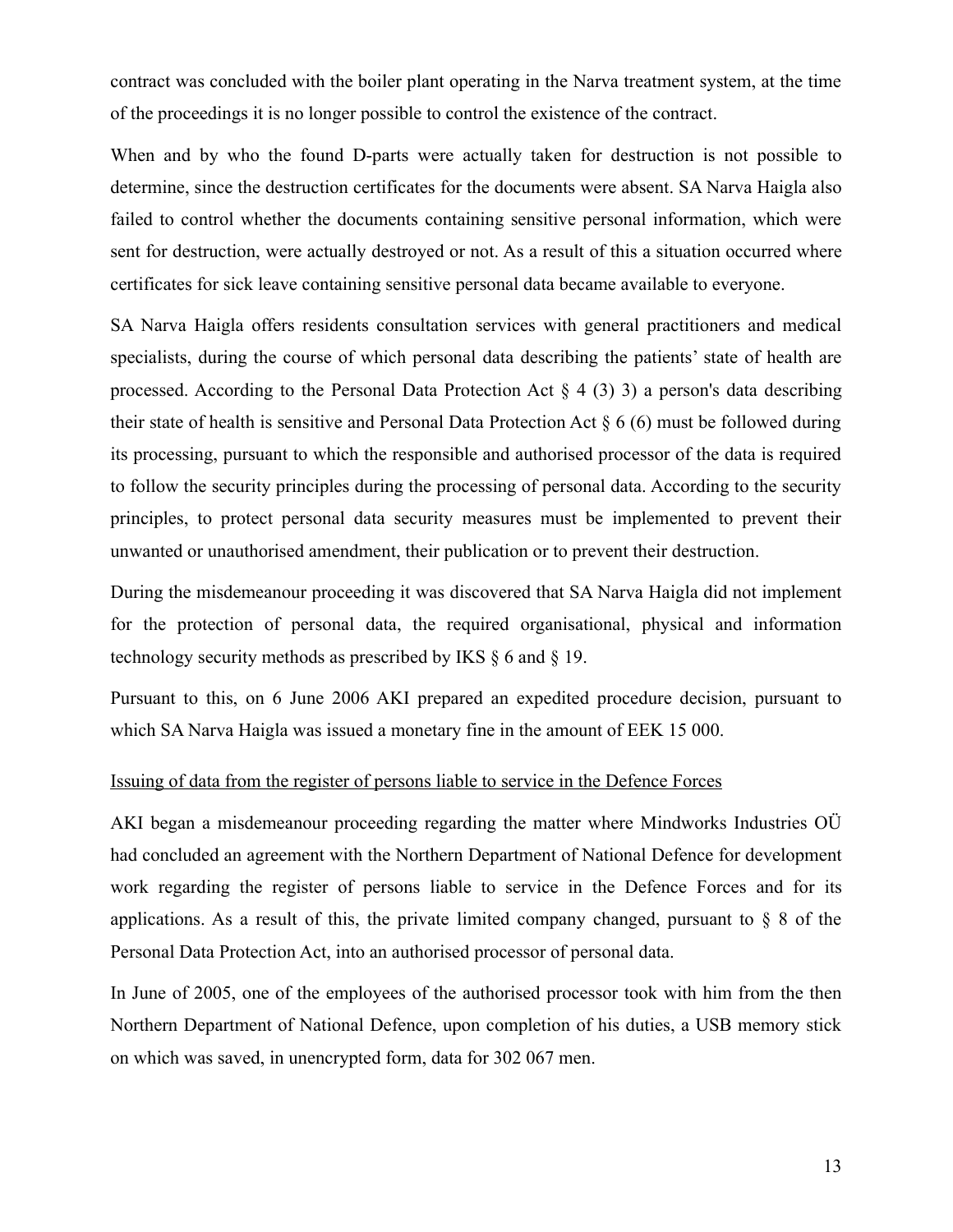It involved male citizens born between the years 1950 and 1987, or in other words the data of all persons liable for service in the Republic of Estonia military. The data contained personal identification codes, given and surnames, father's names and place of residence. The employee lost the above named memory stick, along with the data saved on it, in Tammsaare Park in Tallinn, near the Estonia theatre.

The described loss was made possible because Mindworks Industries OÜ did not implement the required organisational, physical or information technology security measures prescribed by the Personal Data Protection Act for the processing of personal data.

This resulted in the violation of IKS  $\S$  19 (1) 3), pursuant to which the responsible and authorised processor is required to place into use organisational, physical and information technology security measures regarding the protection of the confidentiality of personal data from unauthorised processing.

Pursuant to subsection 2, clause 6 of the same section the authorised processor is required to ensure that with the forwarding of personal data via data communication equipment and transporting via data mediums, the arbitrary reading, copying, amending or deletion does not take place.

Pursuant to IKS § 19 (2) 7), the responsible and authorised processor is required to design the organisation of work in the company, agency or association in such a manner as to allow for the performance of data protection requirements.

IKS § 20 (3) requires the responsible and authorised processor to ensure the training of persons working as subordinates in personal data processing.

In May of 2006, AKI prepared a proceeding-decision, with which a monetary find in the amount of EEK 15 000 was assessed to Mindworks Industries OÜ for the violation of IKS § 19 (1) 3), IKS  $\S$  19 (2) 6) and 7) as well as IKS  $\S$  20 (3).

#### <span id="page-13-0"></span>**Performance of surveillance**

During the accounting period, AKI inspection service performed 48 on-site verification visits for the performance of the Personal Data Protection Act.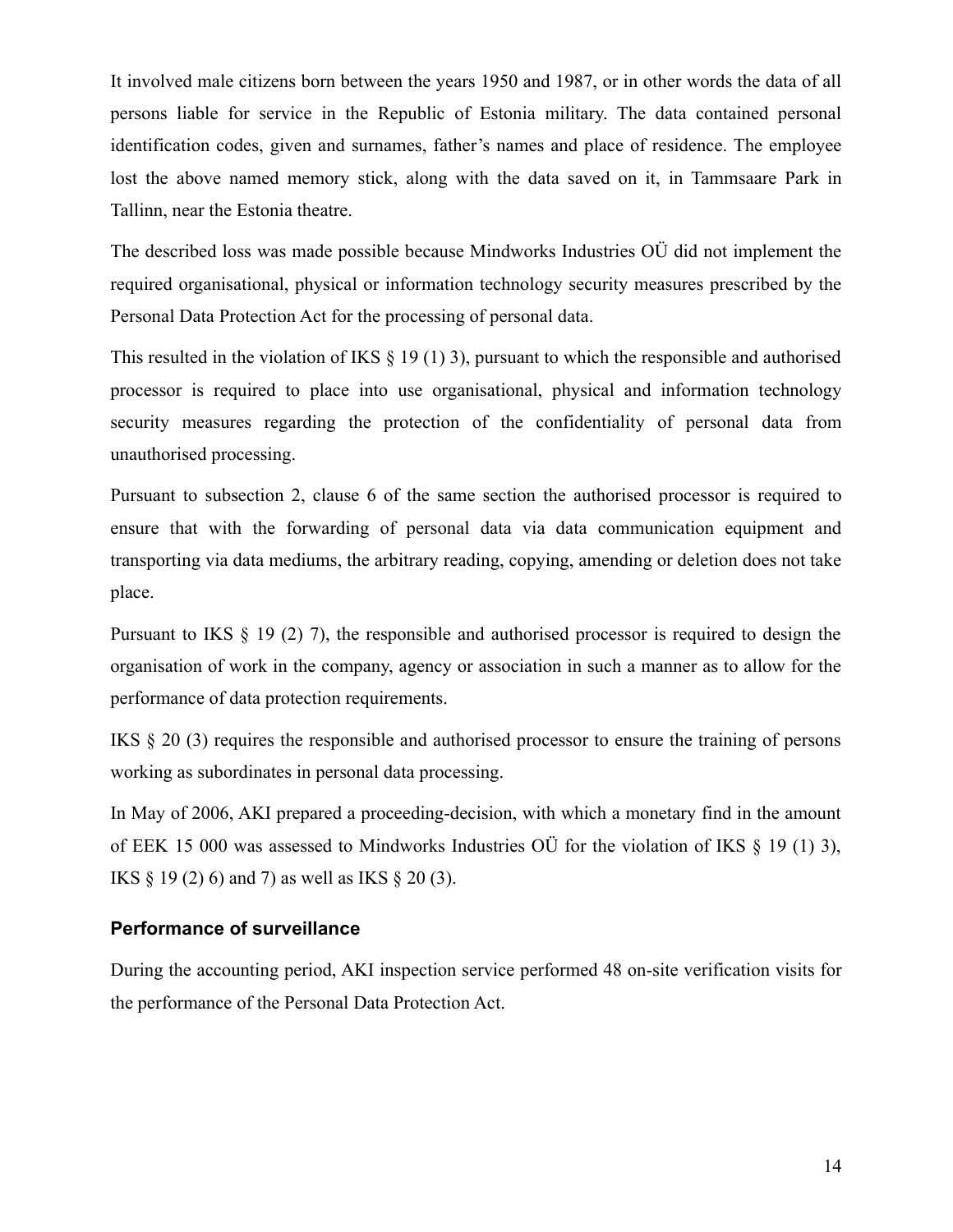

*Figure 4. Number of performed on-site inspections by period*

Viewing figure 4, it can be seen that during the accounting period the number of verification visits varied. In the third time period presented, the observable number of verification visits showed a marked increase. The reason behind this was that in the period 01 October -31 December 2005, there was only 1 official employed at the inspection service.

#### <span id="page-14-0"></span>**Cases**

In several instances, data processors have been hindered in their performance of data protection requirements because larger foreign software manufacturers consider Estonia to be small and do not offer a sufficient quality support service. In addition, a problem has occurred in the ordering of software, where the volume of orders by Estonian clients has been somewhat small and because of this the software manufacturers are not interested in negotiating the terms and conditions of contracts.

#### Eurodac proceeding

Eurodac is the 11 December 2000 regulation No 272[5](#page-14-1)/2000<sup>5</sup> of the Council of the European Union, which treats the establishment of the Eurodac system for the comparison of fingerprints with the objective being the effective application of the Dublin convention, a fingerprint comparison system for a specific group of asylum applicants and illegal immigrants, which is in use in all European Union member states (except for Denmark) and third countries (Norway and

<span id="page-14-1"></span><sup>5</sup> http://eur-lex.europa.eu/LexUriServ/LexUriServ.do?uri=CELEX:32000R2725:EN:HTML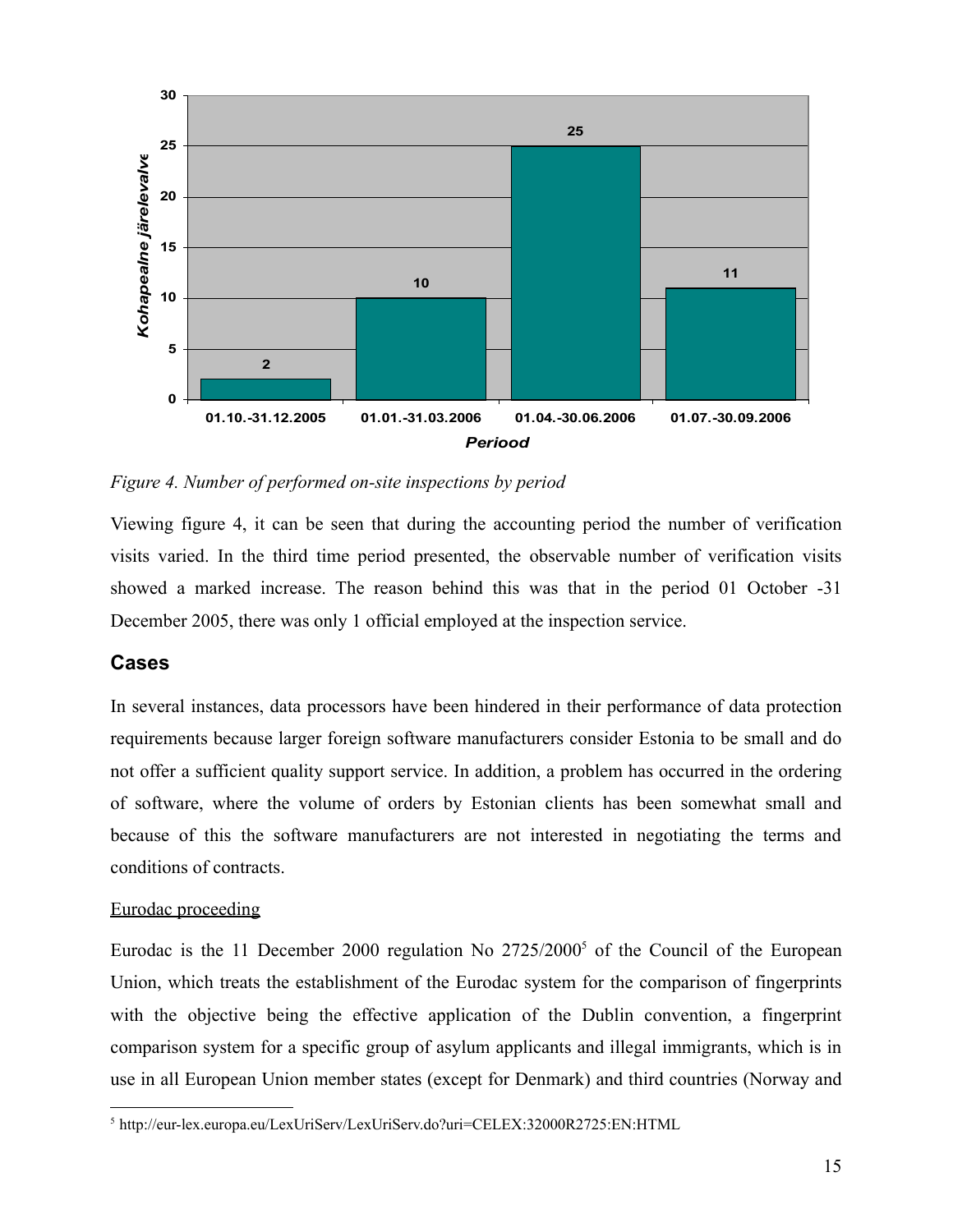Iceland) connected to the Eurodac order. In the Eurodac system, each participating state takes the fingerprints of all asylum applicants over the age of 14. The taken fingerprints are compared with other data entered into the database. If the system shows that the fingerprints have already been saved, the asylum applicant is sent back to the state where their fingerprints were first registered.

Access to the system is granted only on the basis of the objectives contained in the Eurodac regulation. The names or other personal data of persons are not kept in the database; instead it is solely based upon a biometric comparison, which is a more secure and accessible method of identification. The Eurodac system is comprised of a central processing unit located at the commission, where there is a fully automated computerised central database for the comparison of the fingerprints of asylum applicants and the electronic data communication system of states and central units participating in the system. In Estonia, the only agency that has access to data saved in the central database of the Eurodac system, based upon Council regulation (EU) No 2725/2000 article 15 (1), is the Citizenship and Migration Board (hereinafter KMA).

Pursuant to Council of the European Union regulation No 2725/2000 article 19, the domestic supervisory agency in Estonia is the Data Protection Inspectorate. The task of the Data Protection Inspectorate is, following independent and concerned domestic legal provisions, to monitor the legality of data processing pursuant to the above mentioned regulation, including the communication of data to the central unit. Monitoring of the Eurodac central unit to ensure that the processing and use of the data stored in the central unit does not violate the rights of the data subject, belongs to the independent supervisory agency – the competency of the European Data Protection Supervisor created pursuant to article 286 (2) of the European Union memorandum of association. In addition to the above mentioned, the European Data Protection Supervisor also makes sure that the communication of personal data from the central unit to member states takes place pursuant to law.

In September 2005, a co-operation meeting between representatives of domestic data protection supervisory agencies and the European Data Protection Supervisor (EDPS) took place in Brussels. The primary theme of the meeting was the performance of monitoring of the Eurodac system It was agreed that three primary aspects, for which domestic supervisory agencies in the performance of supervision should, among other things, draw their attention to. These were "special searches" or category 9 inquiries (pursuant to Council of the European Union regulation No 2725/2000 article 18 (2) petitions from data subjects for obtaining information regarding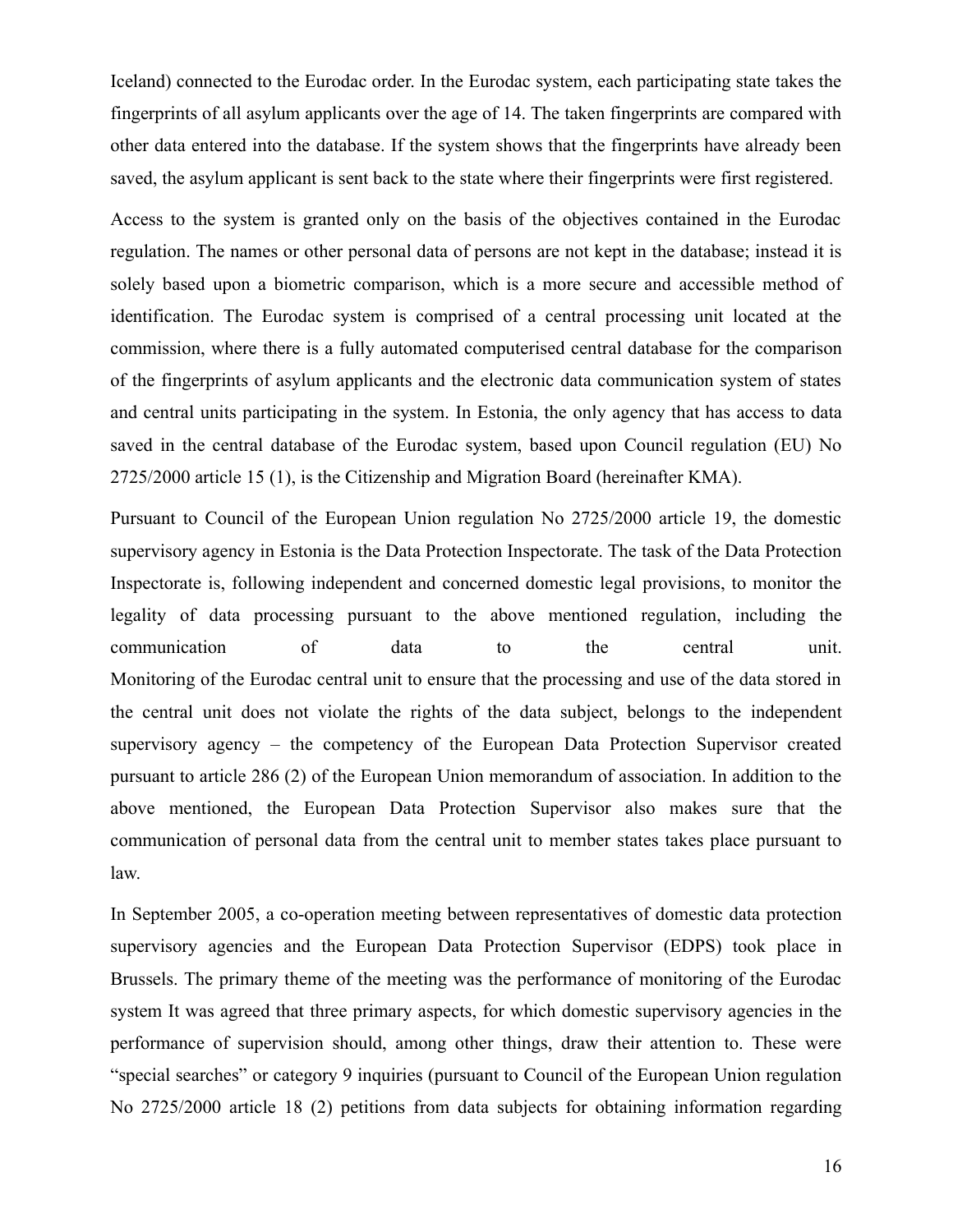themselves contained in the Eurodac system), use of the Eurodac system for other purposes than the framework of the implementation of exile policies and the quality of communicated information. For the achievement of the implied objective, the number of category 9 inquiries communicated to the central unit by the competent authorities of member states was distributed (in the case of Estonia it was 10 inquiries).

In February of 2006, AKI communicated to KMA a request letter in which it gave notice of the beginning of the final state supervisory proceeding and requested data. On several occasions KMA has sent various Eurodac subject category data to the Eurodac central unit.

According to KMAs response, as of Estonia's joining the Eurodac system, communicated to the Eurodac central unit were 16 category 1 inquiries, of which in two instances the data was mistakenly communicated twice, and therefore the total number of inquiries was 14. There were no category 9 inquiries made during the previously mentioned period.

In March of 2006, AKI sent a request letter to the Ministry of Internal Affairs, in which a request was made for a list of national agencies which had access to the data saved in the Eurodac central database. A copy of the list of the above mentioned agencies was also requested, which the member state, pursuant to the Council of the European Union regulation No 2725/2000, had to communicate to the Commission of the European Communities.

According to the reply by the Ministry of Internal Affairs, KMA is and has been Estonia's only authorised agency, since joining the Eurodac system, that has access to the data saved in Eurodac's central database, and the only work station in Estonia connected to the Eurodac system is located in the KMA.

AKI officials carried out an on-site inspection of the KMA refugee division with the objective of inspecting the organisational, physical and information technology security methods, with which the implementation of the prescribed requirements of the Council of the European Union regulation No 2725/2000 article 14 are ensured. As well as an inspection of the legality of the inquiries communicated to the Eurodac central unit by KMA.

During the inspection process it became clear that there were deficiencies in the organisational and information technology security methods - one username and password were used by all employees to log into the work station and the FIT/NAP system supplied by Steria AS did not allow for extracts to be made from all data processing actions, and it was not possible to print out the logs for the inquiries made to the Eurodac central unit. Thus, during the course of the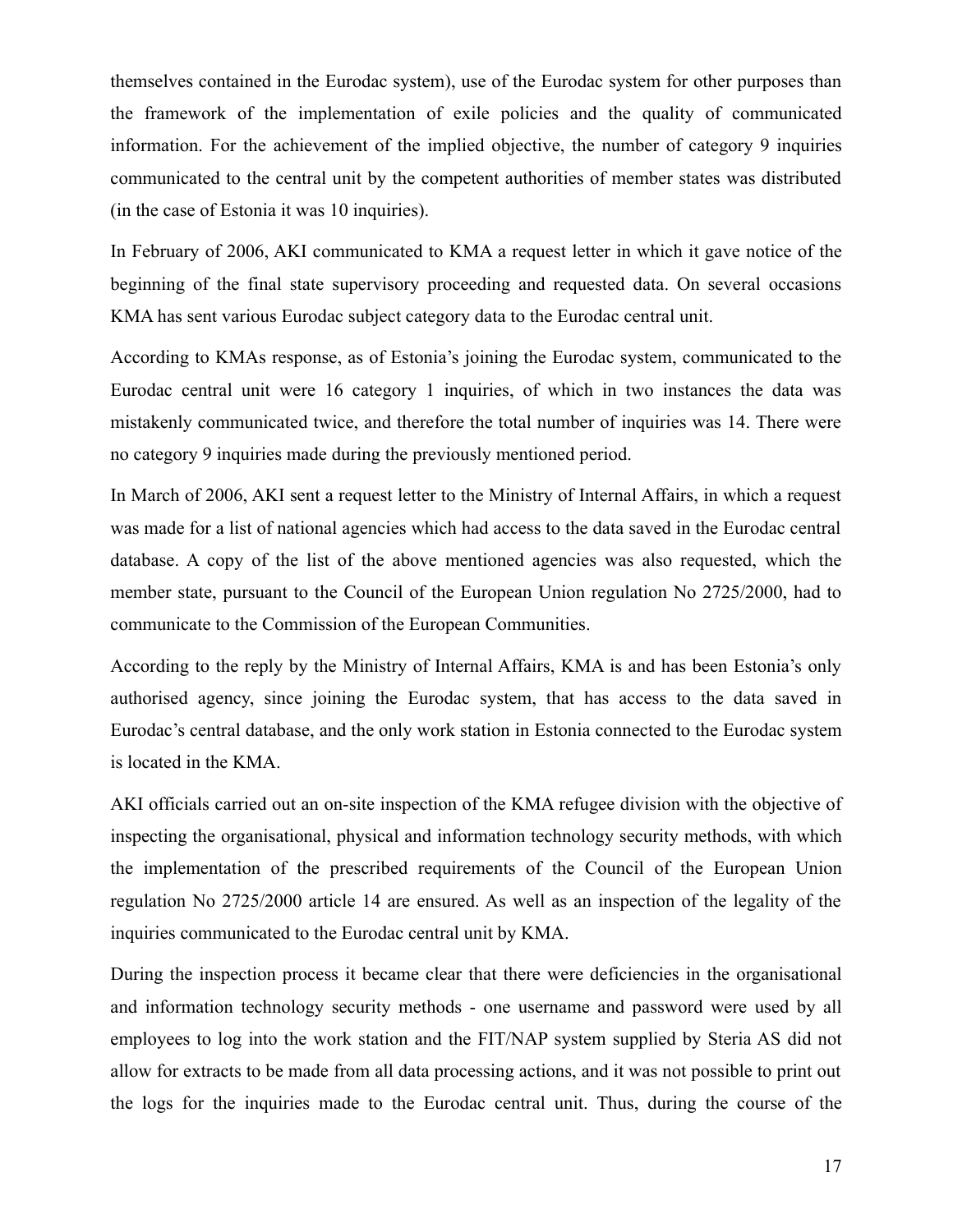supervisory operations the violation of the requirement prescribed by the Council of the European Union regulation No 2725/2000 article 14 (c) was established – to ensure that it is possible to control and afterwards make sure what type of data is saved in the Eurodac system, when and by whom it was done (data recording control).

In April of 2006 KMA sent to AKI all of the logs, received from the Eurodac central unit, for all data processing actions performed by KMA. From the list of logs it can be seen that the Eurodac central unit has been forwarded data on a total of 32 occasions, including 10 category 9 inquiries.

After which AKI communicated to KMA a request letter, in which it asked for clarification regarding the reasons which caused the discrepancy between the number of inquiries in KMAs response and all of those visible in the list of data processing action logs. A clarification was also requested for each entry: who, whose data and what for purpose they were forwarded to the Eurodac central unit.

In the response sent to AKI in May of 2006, it can be seen that inquiries regarding the Eurodac regulation (Council of the European Union regulation No 2725/2000 and No 407/2002<sup>[6](#page-17-0)</sup>) were sent to the central unit on 17 occasions, of which the data was mistakenly sent twice on two occasions. Hence, the total number of legitimate inquiries sent to the central unit was 15 category 1 inquiries.

During the proceeding it was discovered that the remaining 17 inquiries were performed for testing the technical solution and demonstrating the system as being operational. The processor claims that the Eurodac system was presented to Ministry of Internal Affairs employees, other Baltic State colleagues as well as their own departments' employees. Inquiries were performed using KMA information gathered by KMAs own workers especially for testing (fingerprints, personal data - which was gathered in such a way that the data subjects were aware of what the data was to be used for). At the moment of the performance of the inquiries the performers of the inquiry were convinced that the given inquiries were performed correctly, therefore their actions lacked intent to violate requirements.

Pursuant to Council of the European Union regulation No 2725/2000 article 1, the only objective of the Eurodac system is to aid in determining which member state, according to the Dublin convention, is required to review the asylum application submitted in the member state, and facilitate the application of the Dublin convention. Hence, the use of Euordac system has been,

<span id="page-17-0"></span><sup>6</sup> http://eur-lex.europa.eu/LexUriServ/LexUriServ.do?uri=CELEX:32002R0407:EN:HTML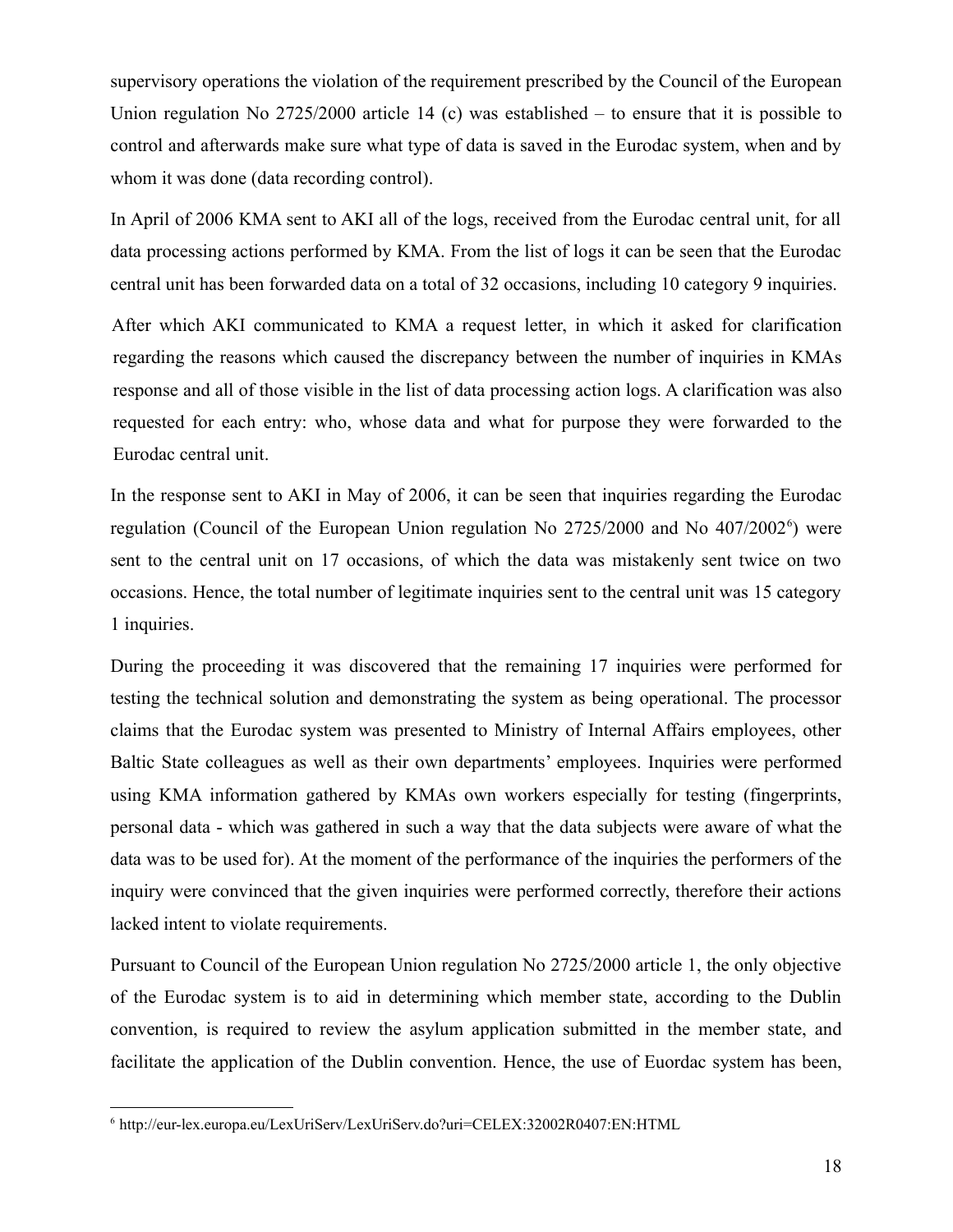on 17 occasions, non-intended, since the objective of the system does not foresee testing and presentations.

If some of the deficiencies in the organisational and information technology security methods were removed during the proceeding - logging into the workstation now takes place via ID cards – then it is still not possible for KMA at the current time, despite numerous attempts, to send logs to the Eurodac central unit.

According to the explanations given by KMA, they repeatedly turned towards the supplier of the of the software to the Republic of Estonia, necessary for the Eurodac system, Norwegian company STERIA AS, for a solution to the problem as well as concluding a new maintenance and support contract, but there was no response to their many requests.

During the course of the supervision proceedings it became clear that the Norwegian company STERIA AS, which supplied the necessary software to the Republic of Estonia for the Eurodac system, had concluded a "Licence Purchase Agreement" in 2004 with the Republic of Estonia Ministry of Internal Affairs, not KMA.

According to explanations given by the Ministry of Internal Affairs, in July of 2004, the STERIA AS representative stated during the course of the software demonstration that the logs for inquiries sent to Eurodac are saved and can be viewed. After this, the most frequent circumstance was not controlled and the lack of log-in access was not discovered before AKI employees requested their issuing in March of 2006.

On 31 August 2006, AKI prepared a precept for KMA to take the Eurodac system into compliance with Council of the European Union regulation No 2725/2000 article 14 (1) c) no later than 1 January 2007 and to present an overview to the Data Protection Inspectorate on 1 November 2006 regarding the work performed for fulfilling the precept and the executed operations.

In October of 2006, KMA sent a letter to AKI, in which it gave notice that KMA installed a software update in the Eurodac workstation, which allows for inspection and making sure afterwards which types of data are saved in the Eurodac system and at what time. The software update was received in August 2006, on the basis of the maintenance contract concluded between KMA and STERIAAS.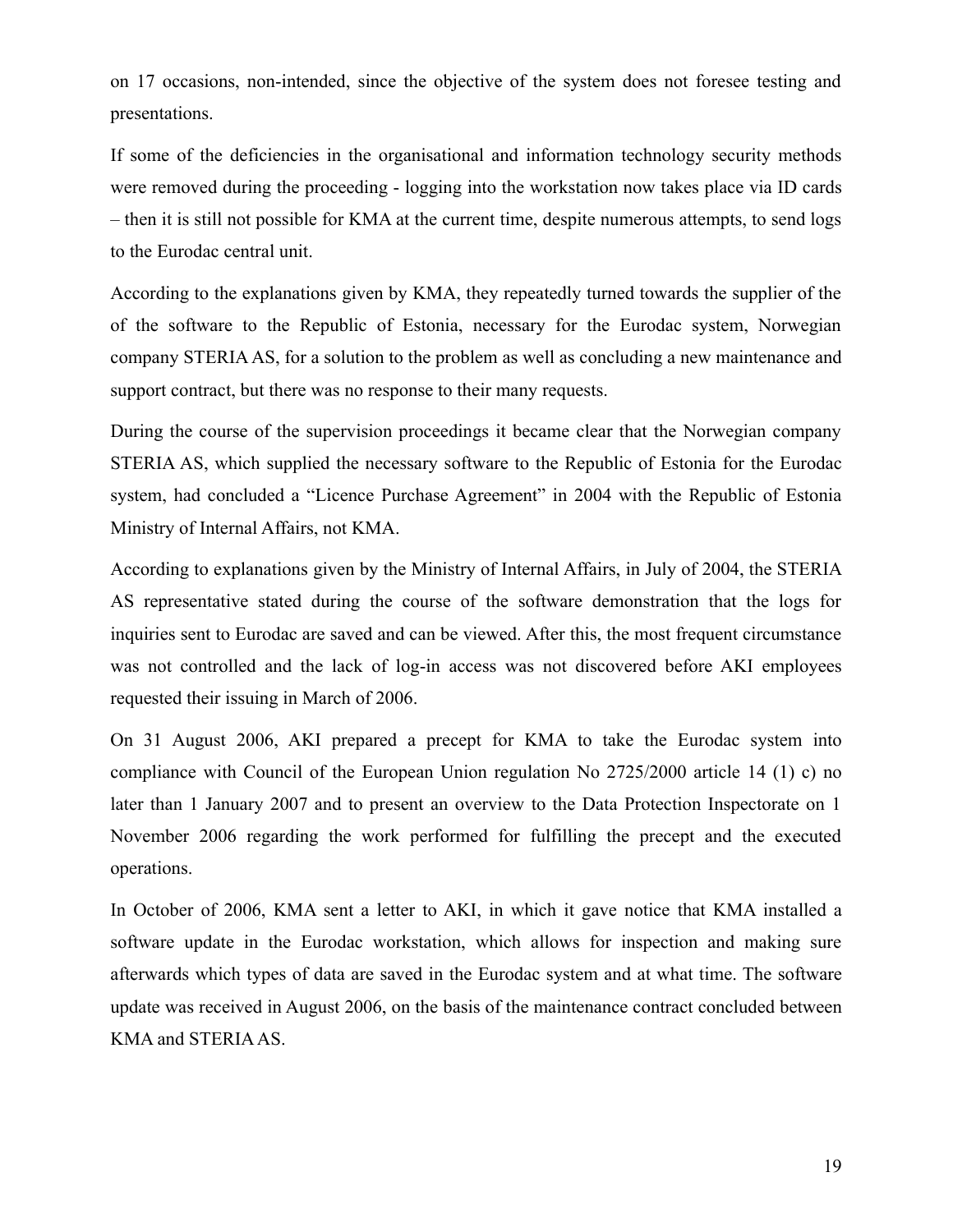In order to inspect the information contained in the letter sent by KMA, in November 2006 AKI performed a third on-site inspection of the refugee section of KMA, during the course of which the following conditions were made clear:

- 1) In September of 2006, a new version of the NAP server software was installed, which allows for the viewing of the logs regarding inquiries made from Estonia to the Eurodac system as well as the data entered into the Eurodac system by Estonia;
- 2) According to the explanations given by KMA officials, the new version of the NAP server worked until November 2006, and a printout of the logs during that period has been made;
- 3) From the beginning of September 2006 until the end of November it was no longer possible, due to technical reasons, to enter the NAP server where the application for viewing logs is located;
- 4) According to KMA officials, the KMA information technology department has been notified of the technical problems associated with the NAP server, and they have repeatedly contacted STERIA AS to find a solution to the technical problems, however, at the current moment a solution to the problems has not been found.

KMA promised to notify AKI when a solution has been found for the NAP server's technical problems.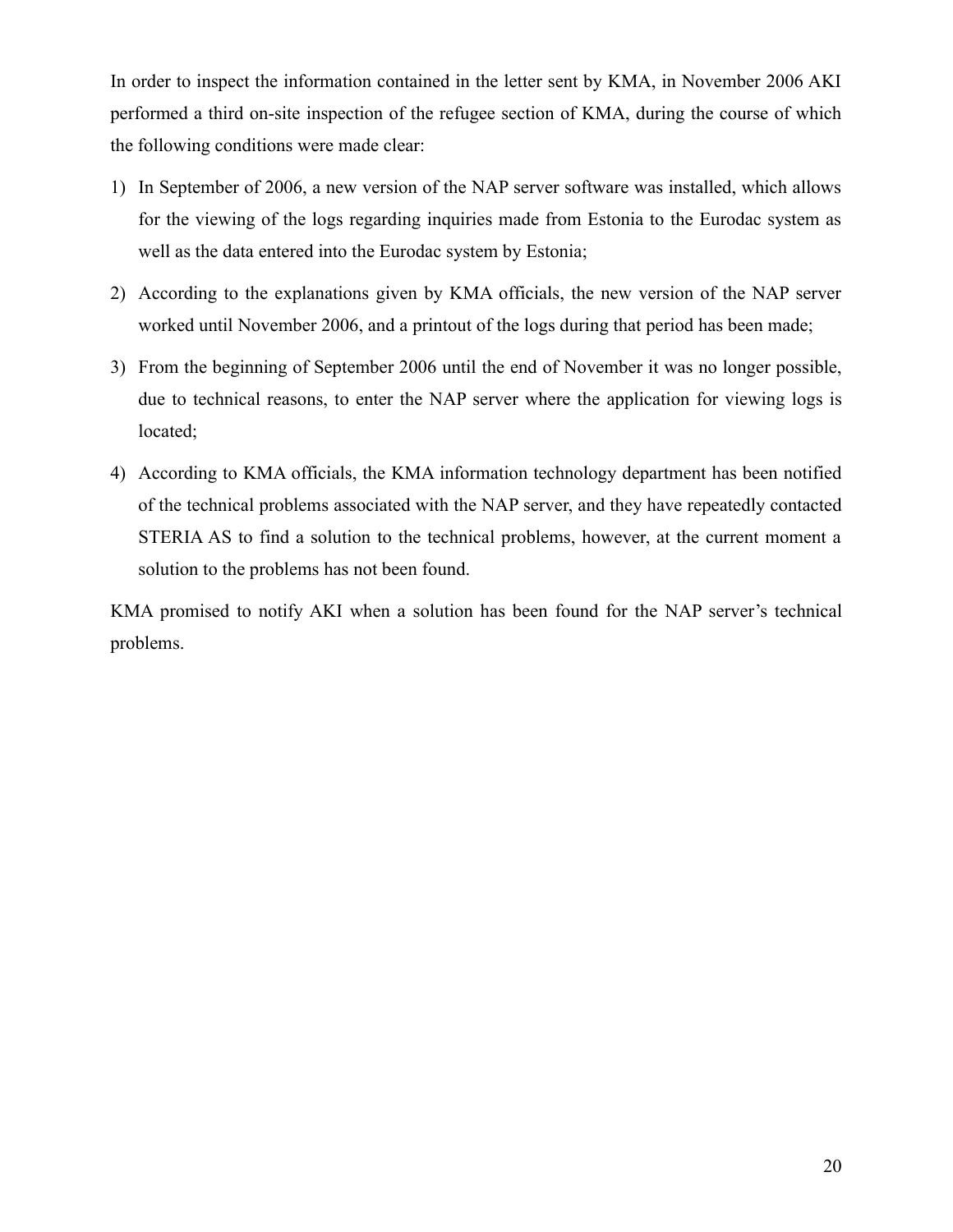# <span id="page-20-0"></span>**Surveillance of the performance of the Public Information Act**

During the period of 1 October 2005 to 30 September 2006 the Data Protection Inspectorate received 99 requests for explanation, memoranda or challenges on the basis of the Public Information Act (AvTS) (see Figure 5) and on the basis of the submitted 8 misdemeanour proceedings were begun.



*Figure 5. The complaints, challenges, memoranda, and requests for explanation in terms of laws during the period 01 October 2005 - 30 September 2006.*

OF the challenges received by the Inspectorate, the majority were submitted in regards to violations of requirements for maintaining a website (state agencies, rural municipality governments) or based on the failure by the holder of information to comply with requests for information.

The majority of the violations regarding maintaining a website were in regards to an insufficient document registry or lack of a registry. Complaints were presented for documentation concerning misdemeanours and the publication of materials gathered during criminal proceedings after the conclusion of the corresponding proceedings.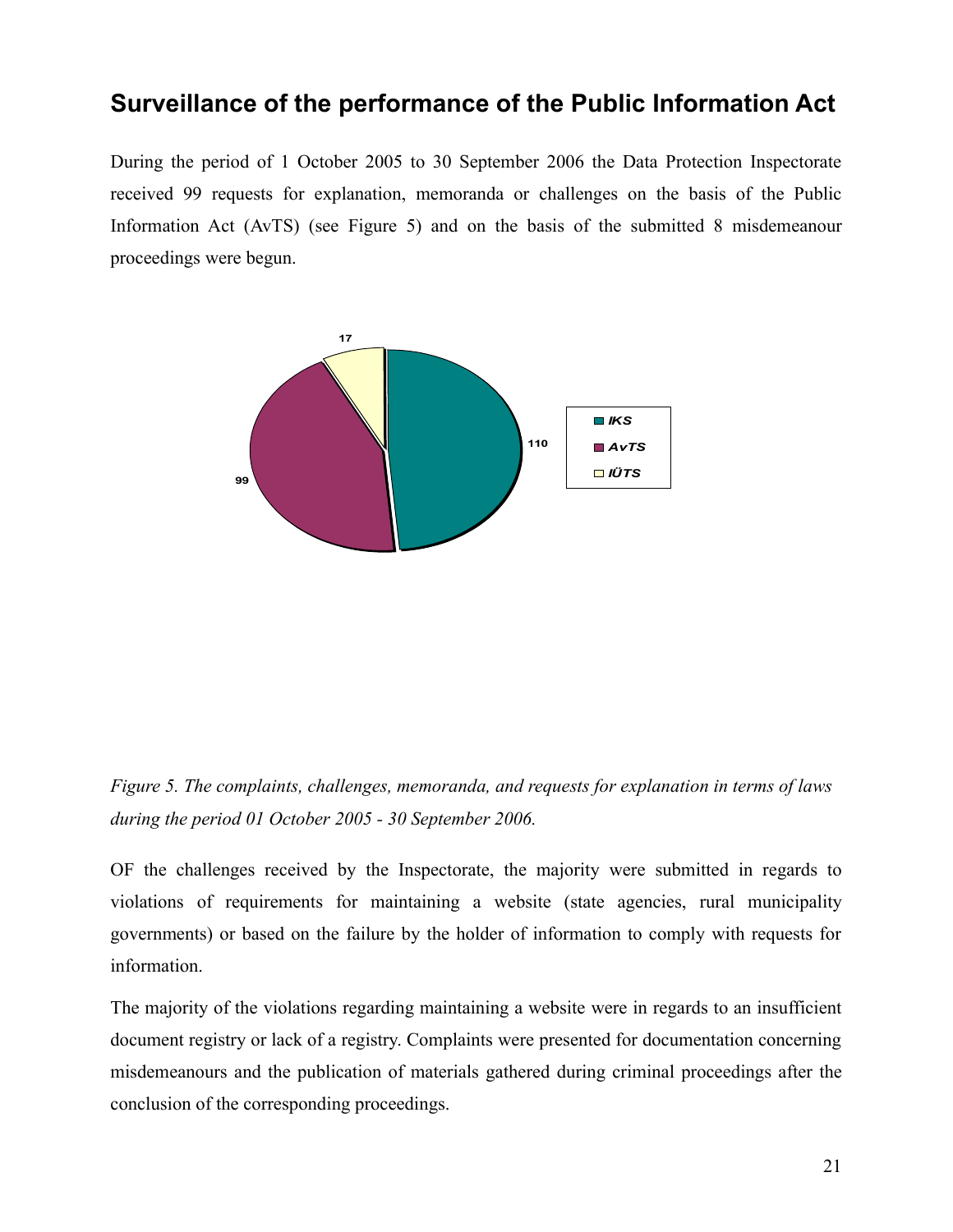Situations have become evident where documents are declared for internal use, for which the designation of a restriction on access was illegal. An example of these cases are the directives of the Ministry of Social Affairs regarding additional remuneration, where the legitimate situation was restored during the course of the proceedings, and the incident with the Committee on Decorations, as a result of the proceeding a precept was prepared.

The theme running throughout the submitted memoranda was the violation of the maintenance of the document register and website requirements.

With the goal of harmonising the performance of administrative training by AvTS, AKI issued a uniform position on the publication of personal data in local government regulations and orders.

Based on the fact that at the present time rapidly developing information technology allows for the creation of a legitimately published database of personal data, the objective for the use of which can no longer be controlled later, and therefore the inviolability of the data subjects private lives is not guaranteed, AKI is of the position that the requirement for the publication of legislation does not mean the unlimited publication of personal data nor access to personal data via a website.

As a result, websites should contain disclosed information regarding how the financial resources of a state are used and for the disclosure of personal data they should, above all else, abide by the principle of minimalism and the inviolability of private life.

#### <span id="page-21-0"></span>**Cases**

#### Ministry of Defence

The Data Protection Inspectorate received a notice from the Ministry of Defence regarding the violation of the Public Information Act. In the notice, the initiation of a misdemeanour proceeding was requested for the prosecution of the preparer of the documents, for not marking the documents for internal use only. According to the notice, the Tapa Training Centre had not enforced in its letter the restriction on access to documents containing information, which contains personal data pursuant to AvTS § 35 (1) 10) and the documents were left unmarked.

AKI did not begin a misdemeanour proceeding on the basis of the notification of a misdemeanour in the letter dated 23 August 2006, in connection with the leaving of an internal use document unmarked, since according to AvTS  $\S$  54 $\text{°}$  (1) the knowing release of incorrect public information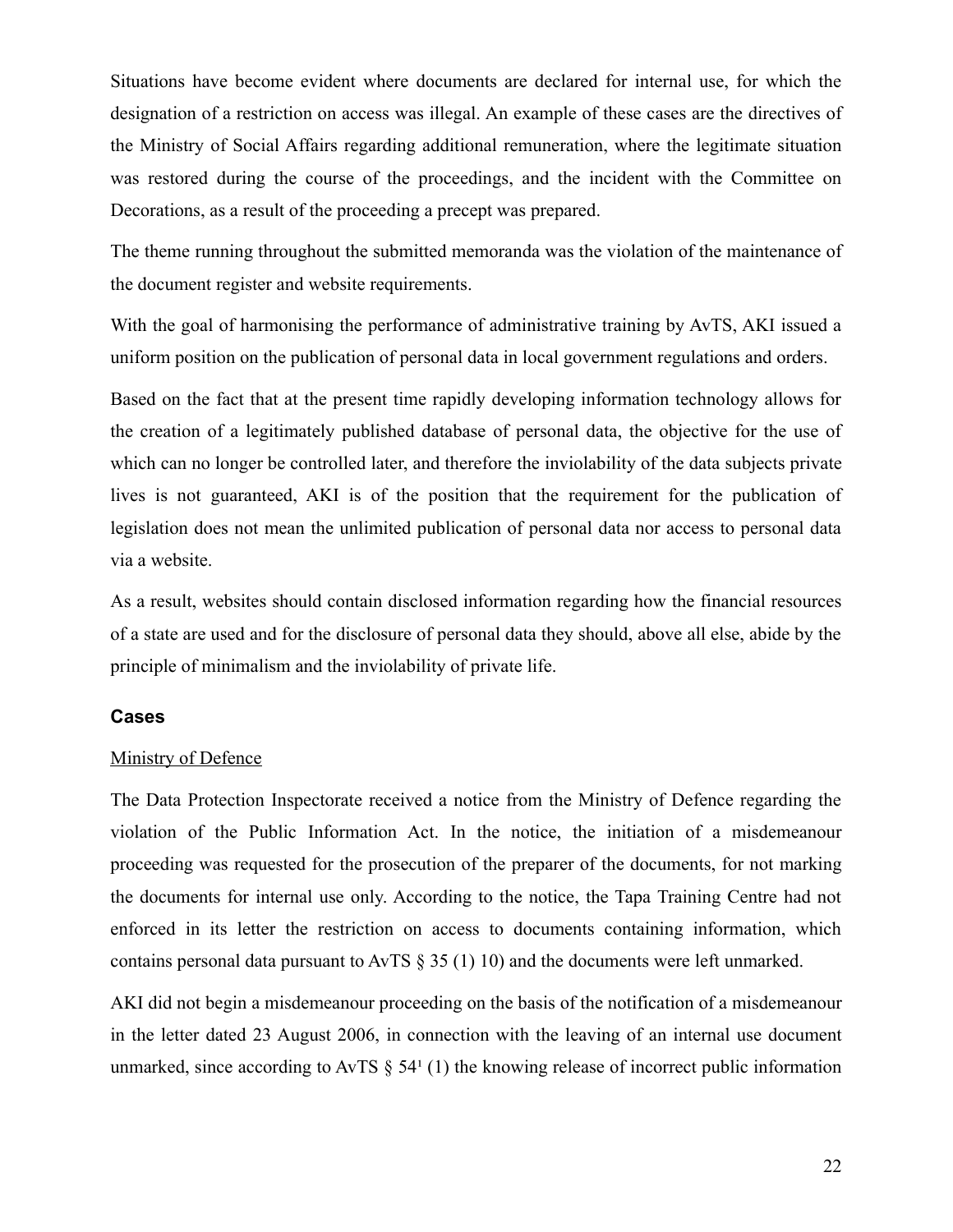or knowing disclosure or release of information intended for internal use or leaving the precepts issued by the Data Protection Inspectorate unperformed is a punishable offence.

Pursuant to AvTS § 34 (2) the head of an agency may establish a restriction on access to information and classify information as information intended for internal use Pursuant to AvTS § 35 (1) an exhaustive list of the grounds on which the holder of information is required to classify information for internal use. If allowing access to information may result in the disclosure of restricted information, then access is ensured only to the part of the information or document to which restrictions on access do not apply may be accessed (AvTS 38 (2).

Pursuant to the Public Information Act, a punishable offence in a misdemeanour proceeding is the knowing release of incorrect public information or knowing disclosure or release of information intended for internal use or leaving the precepts issued by AKI unperformed. AvTS does not foresee misdemeanour liability for the holder of information upon the initial discovery of the failure to establish restrictions on access to information provided by law. If the holder of information violates the restrictions established by law for access to the information, AKI has the right to at first issue a precept to the holder of information in order to restore the legal situation. The right to apply sanctions only arises here from the failure to perform the precepts issued by the inspectorate. Misdemeanour responsibility is only stipulated in the instance where information prescribed for internal use is released or disclosed.

The portion of the letter from the Tapa Central Training Centre containing personal data has been designated for internal use with letter No TV2.14/3954-2.

Since the portion of the abovementioned document containing personal data has a restriction on access enforced and the legitimate situation was restored, the inspectorate lacked a basis for issuing a precept.

In case an official has not performed obligations assigned to him, i.e. enforcing the restriction on access to documents on time, this incident must be heard in a supervisory control proceeding.

Since no names were disclosed in the 27 July 2006 article "Suur allahindlus Kaitseväes" published by Eesti Ekspress, as a result of which the public disclosure of private life or sensitive personal data or the violation of the inviolability of private life, then it was left unexplained what the misdemeanour notice was based upon, that the personal data of persons eligible to be drafted was disclosed.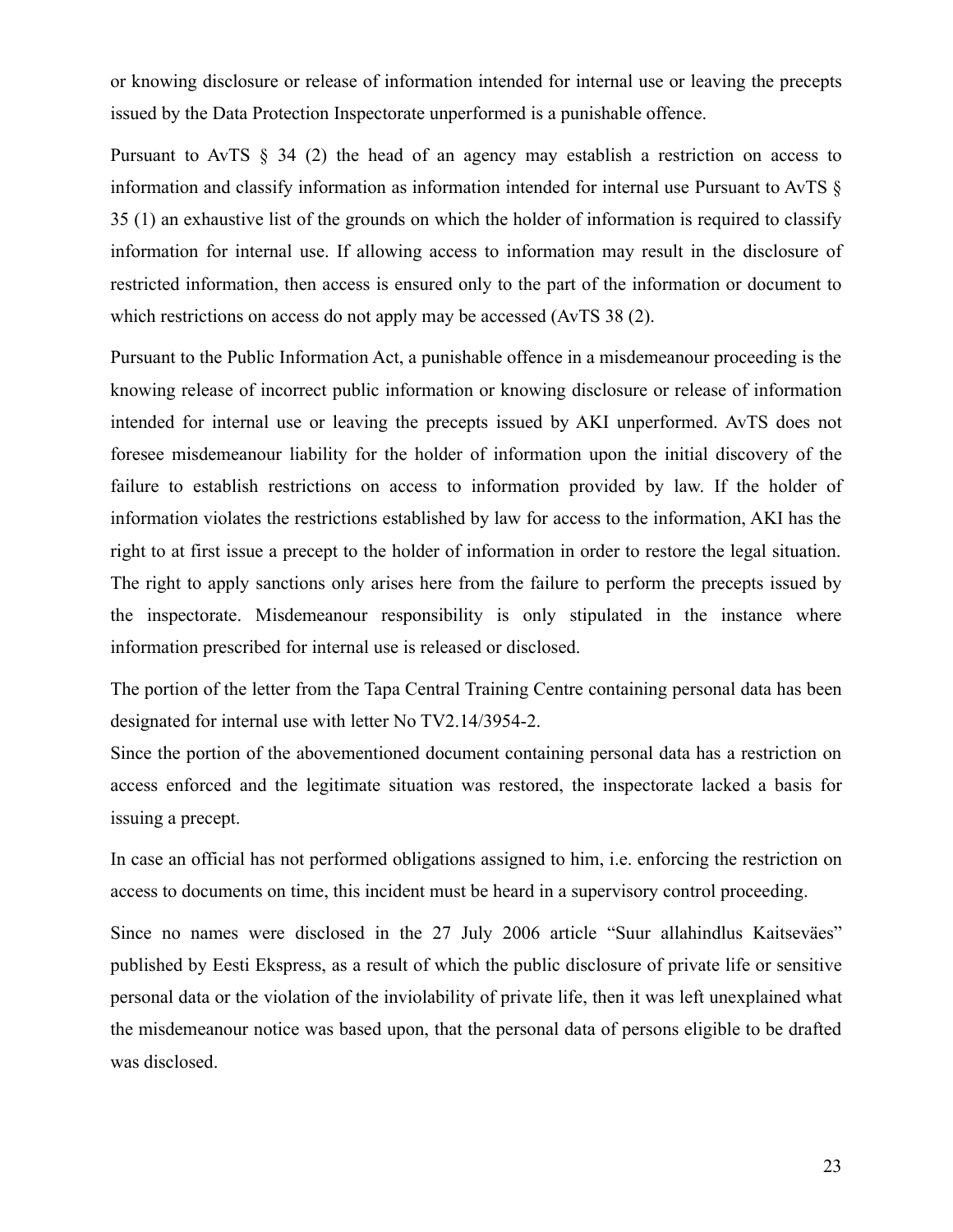AKI found that it was not plausible or expedient on the part of the inspectorate to perform state oversight based on the operations procedure, over the following of prescribed requirements. The resolution of these types of violations belongs to the jurisdiction or supervisory control of a superior body or agency, as a result of which the regulator has designated supervision over compliance with this act in AvTS § 44.

Based upon the above mentioned and Code of Misdemeanour Procedure<sup>[7](#page-23-0)</sup> § 29 (1) 1), the Data Protection Inspectorate decided not to begin a misdemeanour proceeding, since the failure to establish the restriction on access as prescribed by law is not stipulated as a misdemeanour liability in the Public Information Act. The necessary elements of a misdemeanour offence can only be assumed by the holder of information. In this case the holder of information is an agency, not the preparer of the document.

#### Committee on Decorations

On 10 February 2006 a misdemeanour notice was sent to the Data Protection Inspectorate by the Committee on Decorations on the basis of AvTS § 38 (3). Pursuant to the notice, the weekly newspaper "Eesti Ekspress" had disclosed extracts from the 12 January 2006 application presented to the Committee on Decorations for the awarding of decorations, which had been designated for internal use, pursuant to AvTS 35 (1) 11). Pursuant to the above mentioned provision, the holder of information was obligated to declare the notice, which contained personal data, as intended for internal use, if this would significantly jeopardise the inviolability of the data subject's private life.

Pursuant to IKS  $\S 4(2)$  the following are private personal data:

- 5) data revealing details of family life;
- 6) data revealing an application for the provision of social assistance or social services;
- 7) data revealing mental or physical suffering endured by a person;
- 8) data collected on a person during the process of taxation, except data concerning tax arrears.

Based on this, the necessary elements for an offence prescribed by AvTS  $\S 54^{\text{T}}(1)$  were not met, and therefore a basis was missing for the further continuation and the instituted proceeding was subject to termination pursuant to Code of Misdemeanour Procedure § 29 (1) 1).

<span id="page-23-0"></span><sup>7</sup> RT I 2002,50,313; 2002,110,654; 2003,83,557; 2003,88,590; 2004,46,329; 2004,54,387; 2004,54,390; 2004,56,403; 2005,39,308; 2005,40,311; 2005,71,549; 2006,21,160; 2006,31,233; 2006,31,234; 2006,48,360; RT III 2004,9,96.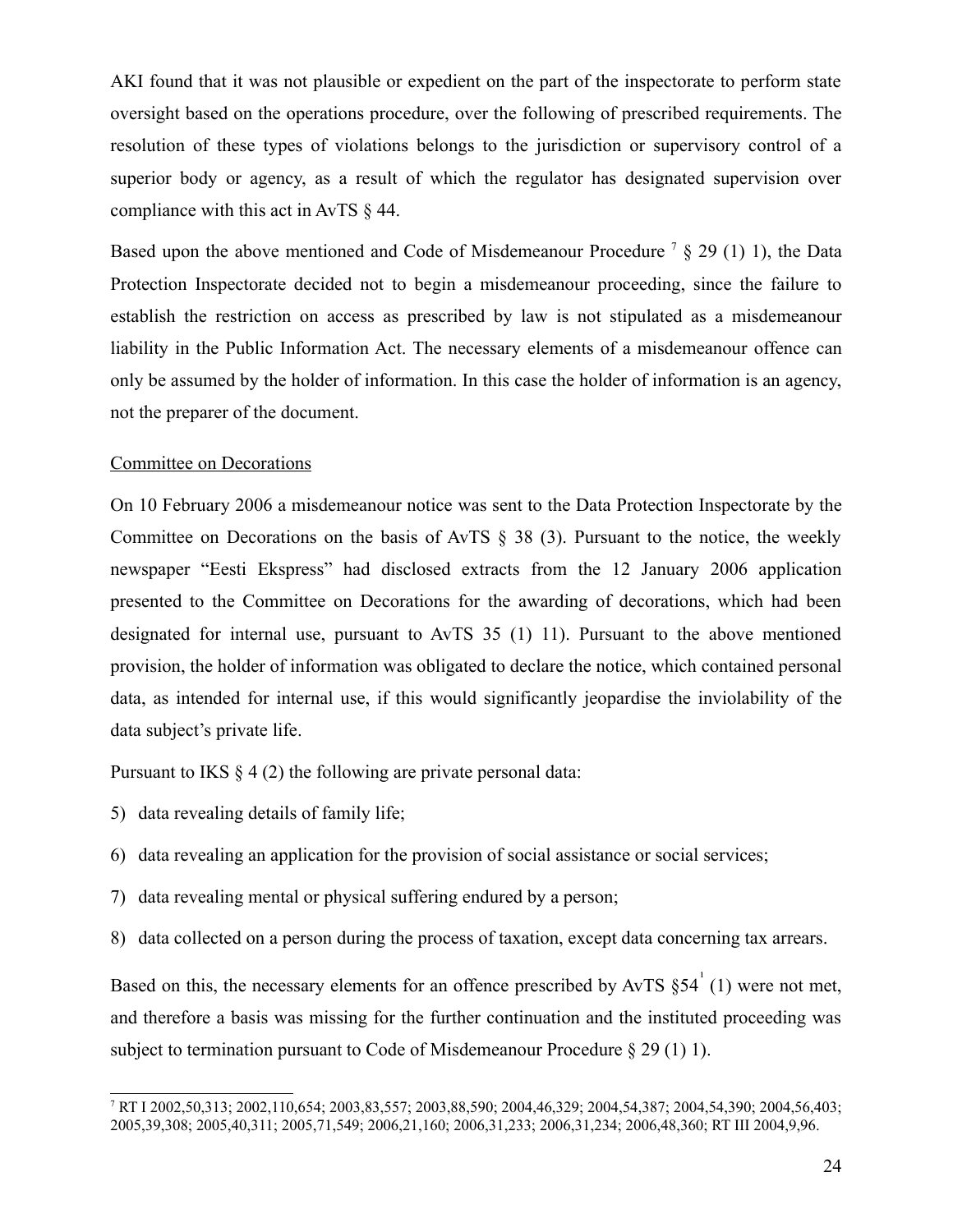Based upon the above mentioned and directed by Code of Misdemeanour Procedure § 29 (1) 1), the inspectorate terminated the misdemeanour proceeding No 2.1-21/06/01. Regulation prepared on 2 May 2006.

This was followed by 26 June 2006 precept No 2.1-9/06/10 issued to the Committee on Decorations by AKI, since in the course of the surveillance performed for the Public Information Act is was discovered that the State Secretary had, pursuant to AvTS 34 (2), established with his directive No 12 of 4 February 2005, based upon § 35 (1) 11) of the above mentioned act, a restriction on access to the application for submitted to the Committee on Decorations for the awarding of decorations, which had been designated for internal use.

Pursuant to the above mentioned provisions, the holder of information is obligated to declare the notice, which contained personal data, as intended for internal use, if this would significantly jeopardise the inviolability of the data subject's private life.

Pursuant to the  $\S$  9 (1) of the Decorations Act<sup>[8](#page-24-0)</sup>, the President of the Republic awards decorations to the Estonian state and people for performed services in accordance with legislation to both Estonian citizens as well as foreigners. A military unit can be awarded decorations for combat services. The description of the above mentioned services does not require the communication of any private personal data – "For services performed on behalf of the Estonian state and people" requires that it does not involve data which can cause significant damage to private lives.

The form "Application form for awarding Decorations" forwarded by the Committee for Decorations to AKI during the course of the misdemeanour proceeding No 2.1.2.1/06/01 and approved by Government of the Republic regulation No  $68^{\circ}$  of March 1[9](#page-24-1)97, does not foresee that it requires the inclusion of data which may significantly damage a persons private life. The inspectorate did not agree with the position of the Decorations Committee presented in misdemeanour proceeding 2.1-2.1/06/1, pursuant to which the private life of a person could be damaged by the decision not to award a decoration or the reasons behind such a decision. This involves the awarding of decorations, which are given for services provided for the welfare of the Estonian state or society. State decorations are not awarded for an exemplary private life, the marking of which in the application could suffer, in the event of disclosure, significant damage.

State decorations are not a mark of the Decorations Committee or the Presidents personal sympathy, but instead a recognition by the Republic of Estonia. As a result of this, the reason for

<span id="page-24-0"></span><sup>8</sup> RT I 1997,1,4; 1998,47,699; 2001,43,240; 2002,63,387.

<span id="page-24-1"></span><sup>9</sup> RT I 1997,28,430; 2005,71,559.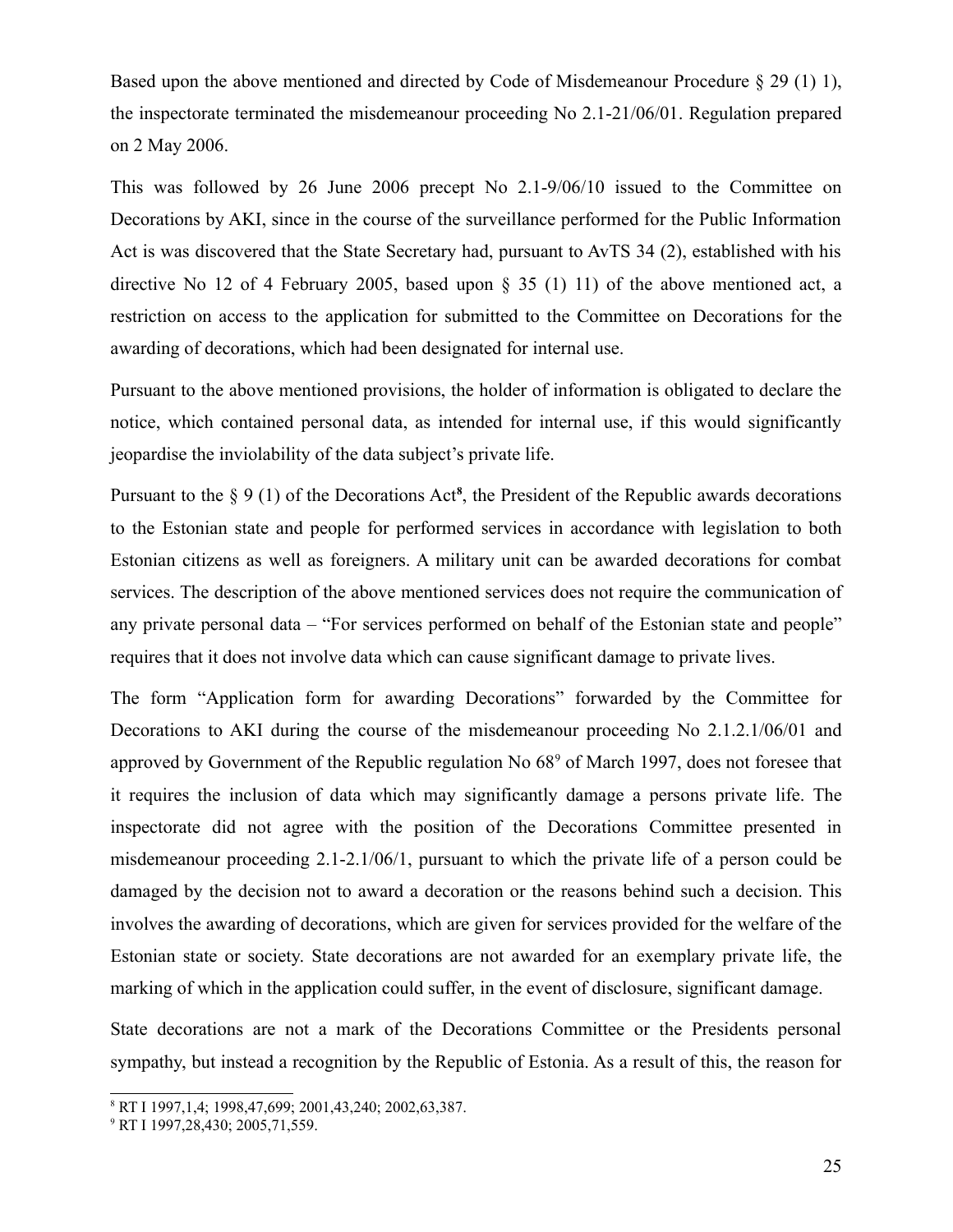the awarding of the state decoration cannot be a source of significant damage to private life, and society has a right to know why the person was honoured. Society has the same right to know based on which reasons a person who is submitted to receive a state decoration is deemed by either the President or Decorations Committee to be unworthy of receiving the decoration.

Thus, the decision of the Decorations Committee was not justified in applying a restriction on access to the completed "Application forms for the awarding of Decorations" with the reason being that if the information would be disclosed it would significantly damage the inviolability of the data subjects private life.

AKI issued the precept to the Decorations Committee: to remove the illegal restriction on access to the completed "Application forms for the awarding of Decorations" presented to the Decorations Committee.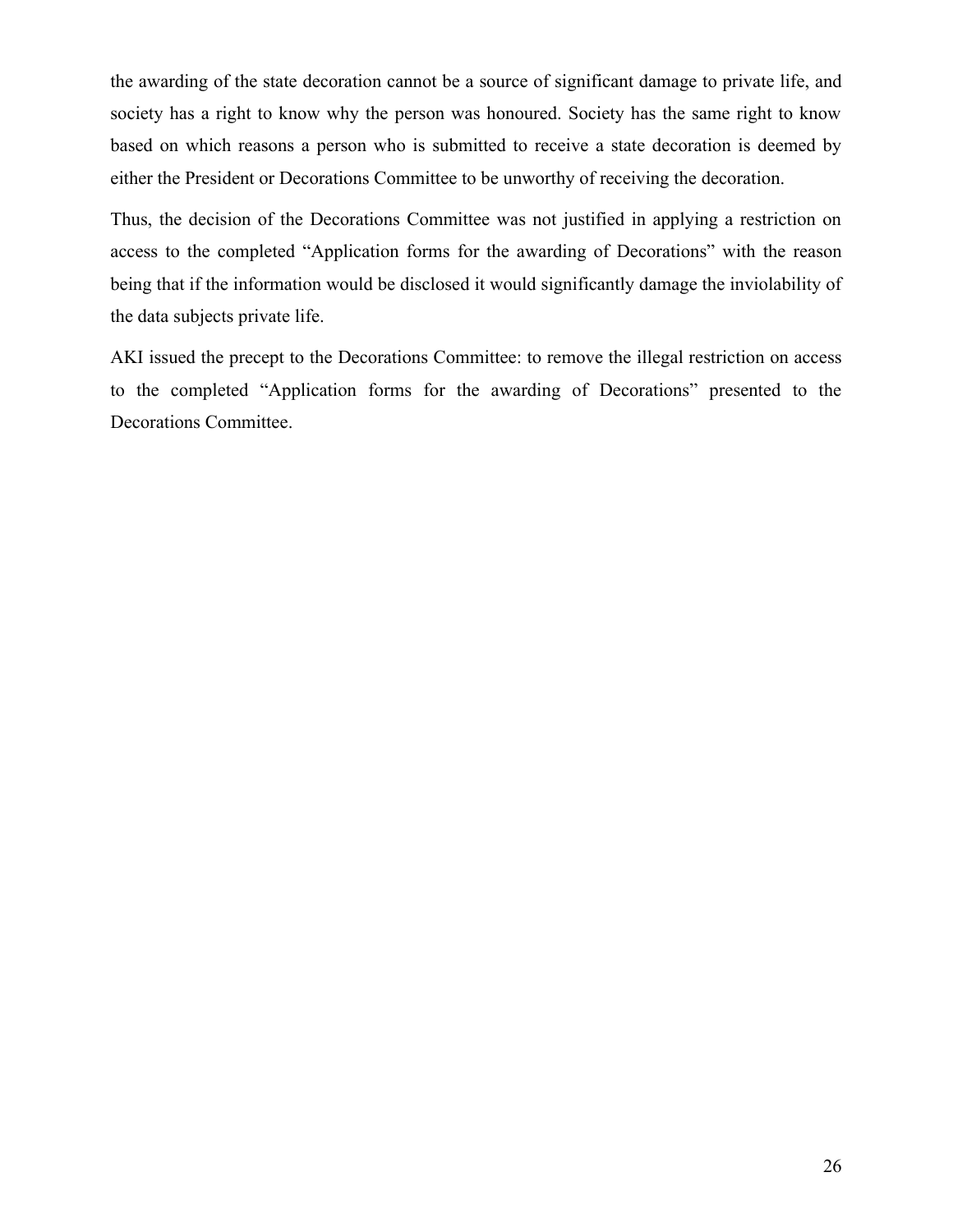# <span id="page-26-1"></span>**National developments in the field**

The Data Protection Inspectorate considers the development of the area on a national level to be critical. Our officials participate, within limits, in various national workgroups, for example ehealth and infectious disease observation workgroups, e-file biometric workgroup, etc.

#### <span id="page-26-0"></span>**Amending of IKS and AvTS**

The wording of the valid Personal Data Protection Act entered into force on 1 October 2003. The objective of the draft act prepared by the Ministry of Justice in the current year is to repair some tight spots which have appeared during the implementation of the law.

Since at the time of its preparation IKS was based upon the European Parliament and Council Directive 95/46/EÜ regarding individual protection in the processing of personal data and the free movement of such data, then the current years draft legislation has also primarily preserved the principles of the valid legislation, which are specified, if necessary, and harmonized in their wording.

AvTS entered into force on 1 January 2001. The need for the amendment of the legislation stems, above all, from the circumstance that over the period of five years developments have occurred in society, with which the law needed to be brought into conformity with and at the same time problems have occurred in the implementation of the law, which the draft legislation attempts to resolve. The objective of updating the AvTS rests, above all, in increasing the transparency of public power.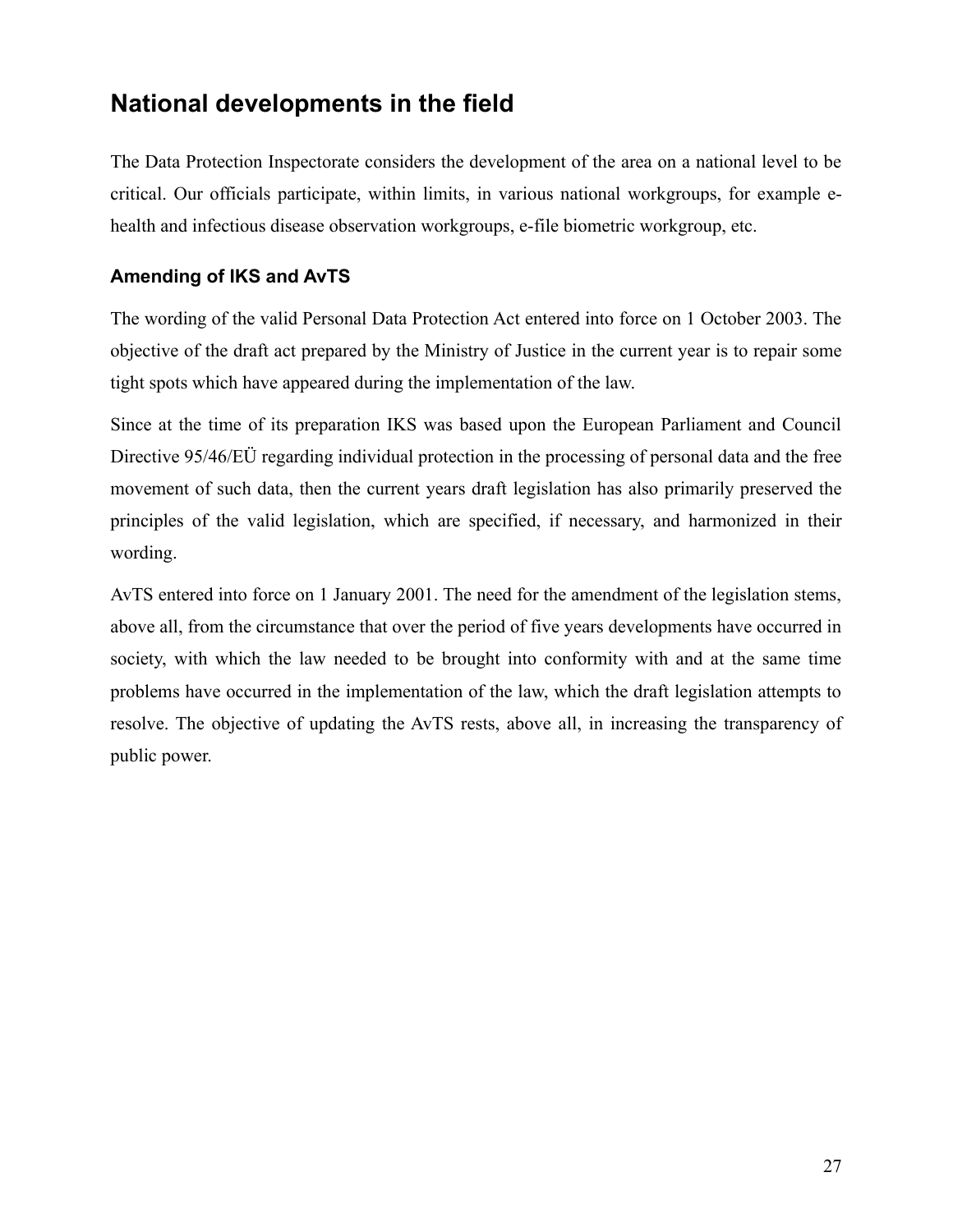# <span id="page-27-0"></span>**International cooperation and development**

In the current year inspectorate officials have taken part in several yearly and inaugural international conferences and workshops, where topics that are continuously in development were discussed as well as new development directions in the data protection field. Listed below is a short overview of the more important events and topics.

The main topic of the yearly European data protection supervisory agency spring conference (Budapest) was personal data processing in historical as well as scientific investigations, state field of health databases, genetic data (AKI director general presented a report on Estonia's Gene Bank and its current state) and under discussion as newer development directions were *whistleblowing* (notification of internal misdemeanour conduct), geolocalisation and RFID technology (RFID *– Radio Frequency Identification).*

They also participated in the conference "Public security and personal data protection" (Poland), where the connections between processing and public security were reviewed, discussed Schengen II generation information systems processed personal data end-use and also talked about the possible development of the surveillance community.

Central and Eastern European personal data protection representatives as the eighth conference (Bulgaria) exchanged monitoring performance experiences and debated current events topics (public awareness, political advertisement, freedom of speech, video surveillance and the Schengen information system).

During the accounting period the Inspectorate's officials have participated in practical workshops, the goals of which were the exchange of direct work experience and training and stepping up cooperation.

In March of the current year, the European Union data protection supervisory agencies *Case Handling Workshop* took place in Madrid, where the main topics were: personal identification documents and unique personal identifiers, public e-services, data protection at work, personal data protection and public notification.

The working meetings of the telecommunication fields international data protection work group (IWGDPT) have taken place twice during the given period (in April in Washington and in Berlin in September). The main emphasis of both conferences was personal data processing through telecommunications and technology development. Special attention was given to VoIP (*Voice*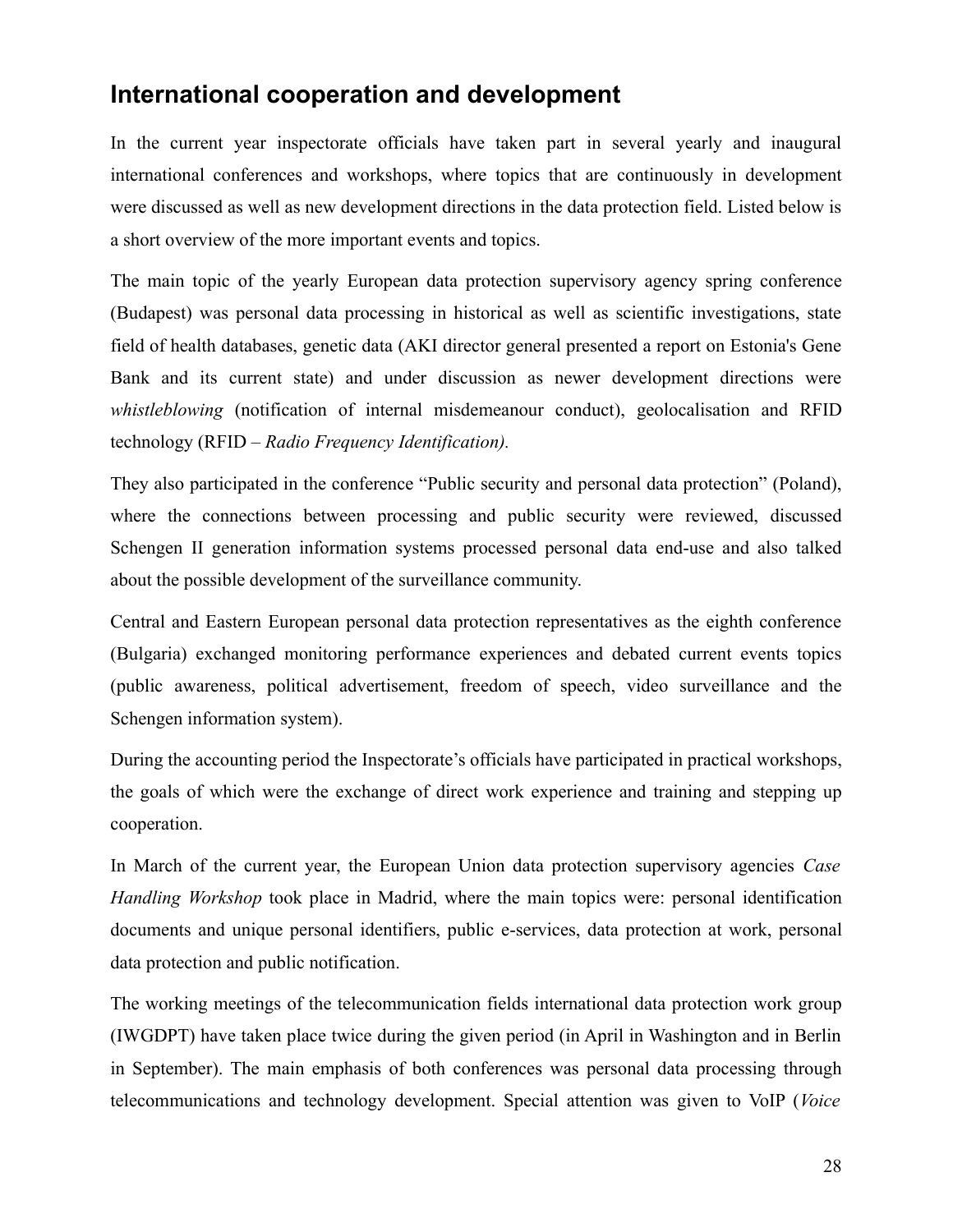*over IP*) as well as electronic health data, radiofrequency detection, spamming and cross-border marketing.

The Inspectorate is also participating in the INTERREG IIIc e-PPRODAT<sup>[10](#page-28-0)</sup>, the objective of which is the development of already in use and to be developed in the future public e-service development data protection through cooperation work between supervisory agencies and public organisations.

The project began in February 2005 and the planned term for completion is February 2007. The participation of the Inspectorate in the project has intensified considerably in the current year. Among other things, on 29 September a working meeting of the project's management committee took place in Tallinn, and during the disclosure period for the report, also in progress at the Data Protection Inspectorate, is the disclosure of the Estonian language project book.

The Inspectorate is continuously active in several European Union workgroups. The more important of these groups is the data protection workgroup which was created based upon Directive 95/46/EÜ article 29, the joint supervisory agency (Europol JSB) created on the basis of Europol convention article 24, the joint supervisory agency (Schengen JSA) created on the basis of Schengen convention article 115, and the joint supervisory agency (Customs JSA) based upon article 118 of the Convention on the use of information technology for customs purposes.

#### Article 29 data protection workgroup

Article 29 data protection workgroup meets regularly 5 times per year, the work group was created with the objective of providing recommended instructions and positions and is not involved in any supervision work. Work group members are all European Union member states data protection supervisory agencies and the European Data Protection Supervisor, as also take part in meetings with other European state data protection representatives.

The topics under detailed discussion in the work group cover, to a great extent, topics presented at various conferences. The more important positions given by workgroups in the current year are related to the following topics: *whistleblowing*, e-mail filtering service, electronic communications services and data preservation, infectious disease prevention and gathering of data concerning travellers (USA), opinion regarding the European Courts 30 May 2006 decision related to the forwarding of traveller data (PNR), questions regarding the child maintenance obligation, use of site data.

<span id="page-28-0"></span><sup>10</sup>Projekti kodulehekülg: http://www.eprodat.org/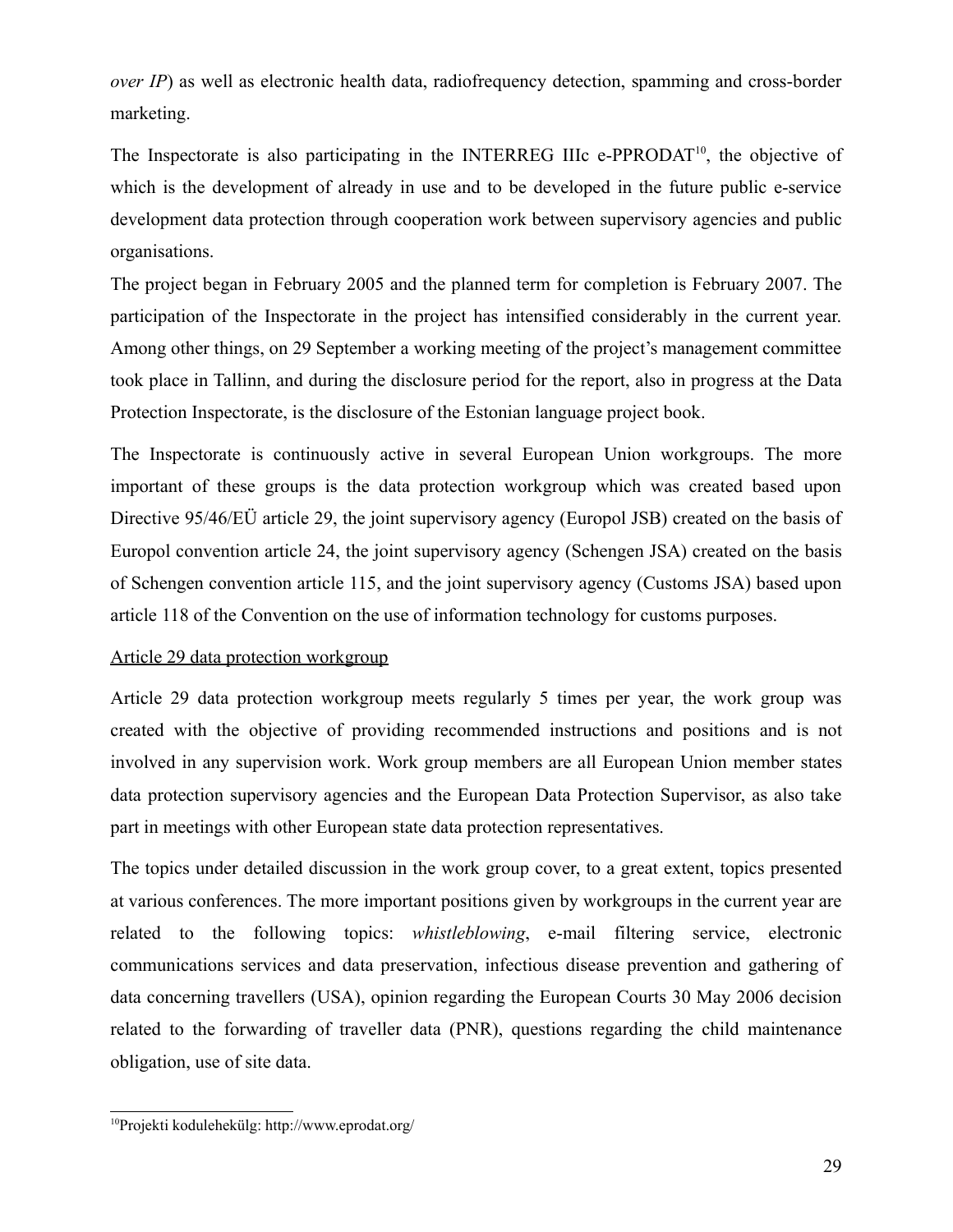#### Europol's Joint Supervisory Body

Europol JSB of the Europol Joint Supervisory Body's objective is in conjunction with the Europol Convention to monitor Europol's activity, ensuring the rights of individuals in data storage, processing and use. The joint supervisory body's competency also includes the review of questions regarding the performance of Europol's personal data processing and use operations, review of questions involving independently conducted monitoring by member state's supervisory bodies, review of questions regarding the right to receive information and the finding of resolutions for problems that come to the forefront and the disclosure of positions on their basis.

During the accounting period the Europol joint supervisory body inspection work group performed the annual Europol and Europol information system (EIS) inspection. The conformity of Europol's operations with the convention and the legislation, implemented security methods, etc., approved on its basis. Europol's joint supervisory body inspection work group prepared an extensive report about the inspection results, which was sent to Europol for the publication of results and/or consideration. Selected from the report were some more important topics, to which national surveillance agencies should definitely pay attention to during the inspection of national units.

During the accounting period several changes occurred in the work of Europol. In close cooperation with the joint supervisory agency Europol's Administrative Board changed the procedure for opening Europol's analytical work files (AWF). As well as several other Europol convention provisions. The joint supervisory body prepared an opinion regarding all of the changes.

During the accounting period Europol's future was discussed, namely the Council of the European Union is planning to replace the Europol convention with a decision of the council. This draft legislation was also under discussion at the joint supervisory agency meeting. Concerning the draft legislation, the regulation affecting the joint supervisory agency will remain largely the same, with the addition of cooperation between the European Data Protection Supervisor (EDPS), since Europol will begin to cooperate with OLAF (The Commission of the European Communities Anti-Fraud Office), CEPOL (European Police College), Frontex (European Agency for the Management of Operational Cooperation at the External Borders) and the European Central Bank, which are all under the supervision of EDPS.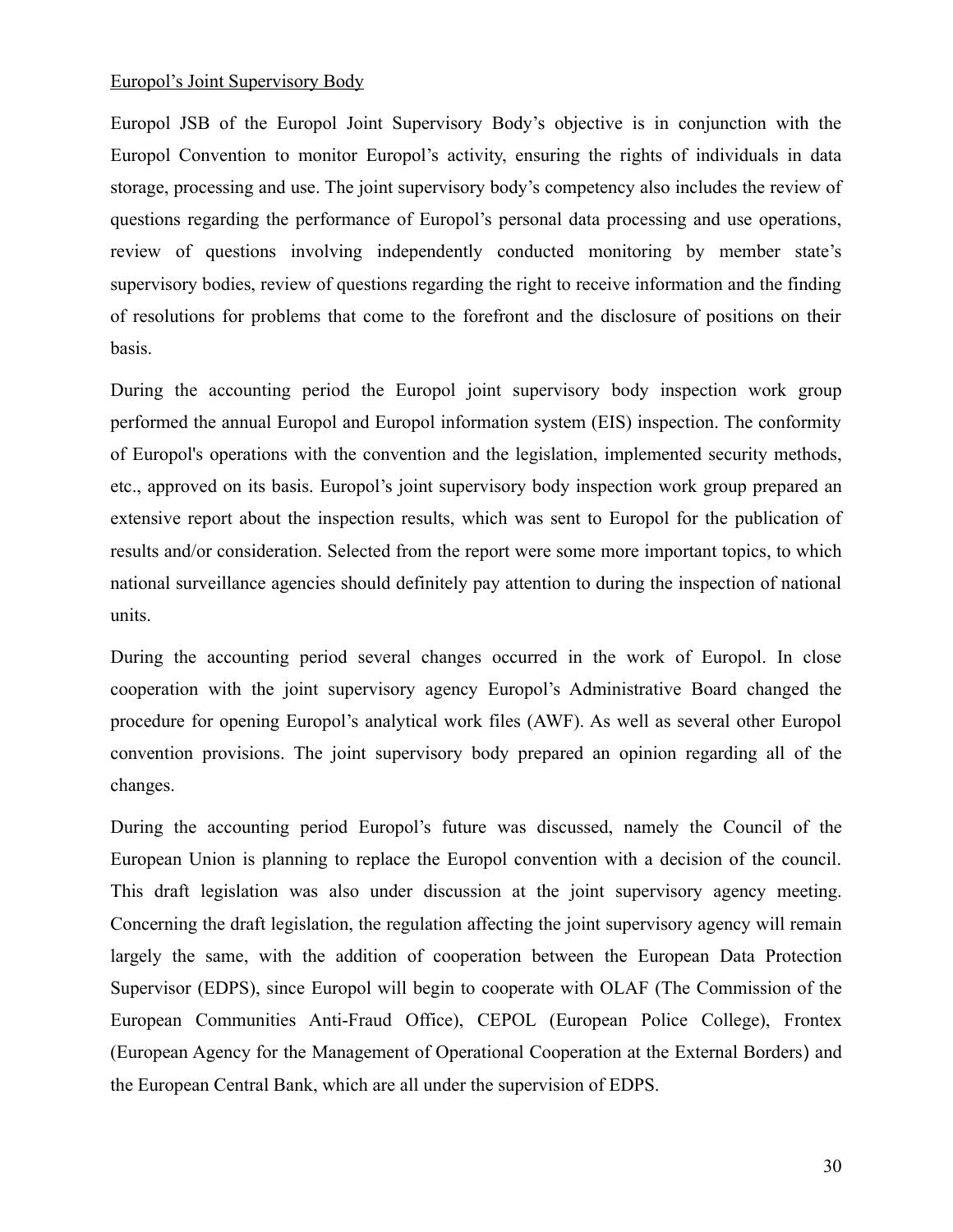#### Customs Convention join supervisory agency

The Data Protection Inspectorate is also participating in the work of the Joint Supervisory Authority (JSA) for the Customs Information System. The joint supervisory agency has the authority to perform supervision of the Customs Information System, to review the implementation or interpretation questions related to this work, to investigate problems, which occur in member states national supervisory agencies independent of the performance of the supervision or the use by individuals of permission to access the system, as well as preparation of offers for the joint resolution of problems.

Like all other supervisory agencies, the Custom Convention's JSA also performed during the accounting period the joint yearly inspection of the Customs Information System (CIS) centres and the inspection report was sent to OLAF for the publication and/or consideration.

Based on the results of the central units inspection results, a questionnaire was prepared, which was the basis for joint inspection of CIS. The questionnaire was forwarded by national supervisory agencies to their national CIS using authorised agencies and the joint supervisory agency consolidated report is based upon their answers, which will be discussed at the December 2006 meeting.

#### Schengen Joint Supervisory Body

The Data Protection Inspectorate is participating as an observer in the Schengen JSA work. The joint supervisory agency is responsible for the supervision of the Schengen information systems technical support unit. The joint supervisory agency also has the authority to review questions related to the implementation or interpretation of the Shengen Information System, to investigate problems, which may occur in convention members national supervisory agencies independent of the performance of supervision or the use by individuals of permission to access the system, and to prepare harmonised proposals for the joint resolution of present problems.

During the accounting period Schengen's joint supervisory body prepared its seventh activity report about its own activities, which reflects the joint supervisory body's activity from January 2004 until December 2005.

A joint inspection was carried out pursuant to article 99 of the Schengen convention or the Schengen information system (SIS), regarding covert surveillance of persons or automobiles or the joint inspection of notices entered regarding special audits, the results of which were prepared as a report.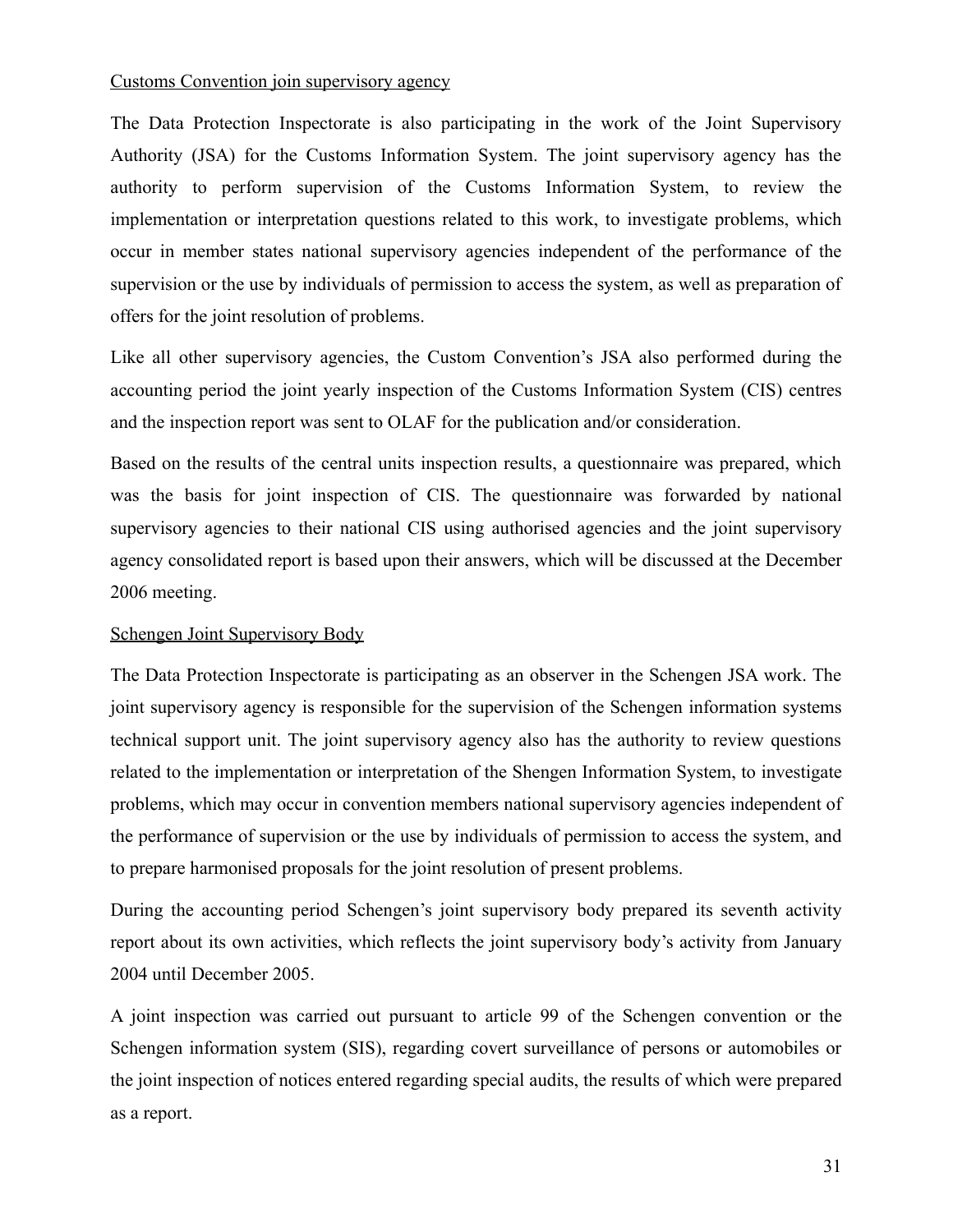An opinion was prepared on the interpretation of Schengen convention article 114 or in other words regarding the national supervisory agency's obligations and authority. In short, it is the national supervisory agencies responsibility to control that:

- the entered data (alert) corresponds to the criteria of the convention (article 105; 109-111; 112);
- the terms and conditions regarding the permissibility of the data entered conform to national legislation (competent authority's legitimate and valid decision);
- entry of data (alert) must be important and justified. This condition arises from convention article 94 (1) "The convention participant that submitted the notice makes sure that the importance of the incident justifies its entry into SIS)".

Thus, national supervisory agencies must have sufficient competence, rights and opportunities for controlling the conformity of the above mentioned criteria for the entry of data.

The new legal basis for the current draft legislation for SIS II was thoroughly debated as well as the performance of supervision over SIS II.

#### European Union data protection supervision authority Police Working Party

The working group prepared the European Union data protection supervision authority joint position European Community third pillar data protection instrument (Council of Europe framework decision on the protection of personal data processed in the framework of the police and judicial co-operation in criminal matters (COM 2005 475)) regarding the final version. The main problem is the scope of application of the framework, if framework requirements should be applied to processing of personal data by national law enforcement authorities, and not only in the framework of cooperation between member states regarding personal data exchanged between national law enforcement authorities. At the November 2006 meeting of the European Union data protection supervision authority managers, a declaration was prepared, pursuant to which all law enforcement authorities support the application of the European Unions data protection supervision authority framework for the processing of all law enforcement agencies personal data.

#### Schengen data protection evaluation commission

The Republic of Estonia, upon joining the European Union, took it upon itself to join the Schengen convention and its Additional Protocols. The objective of the Schengen agreement is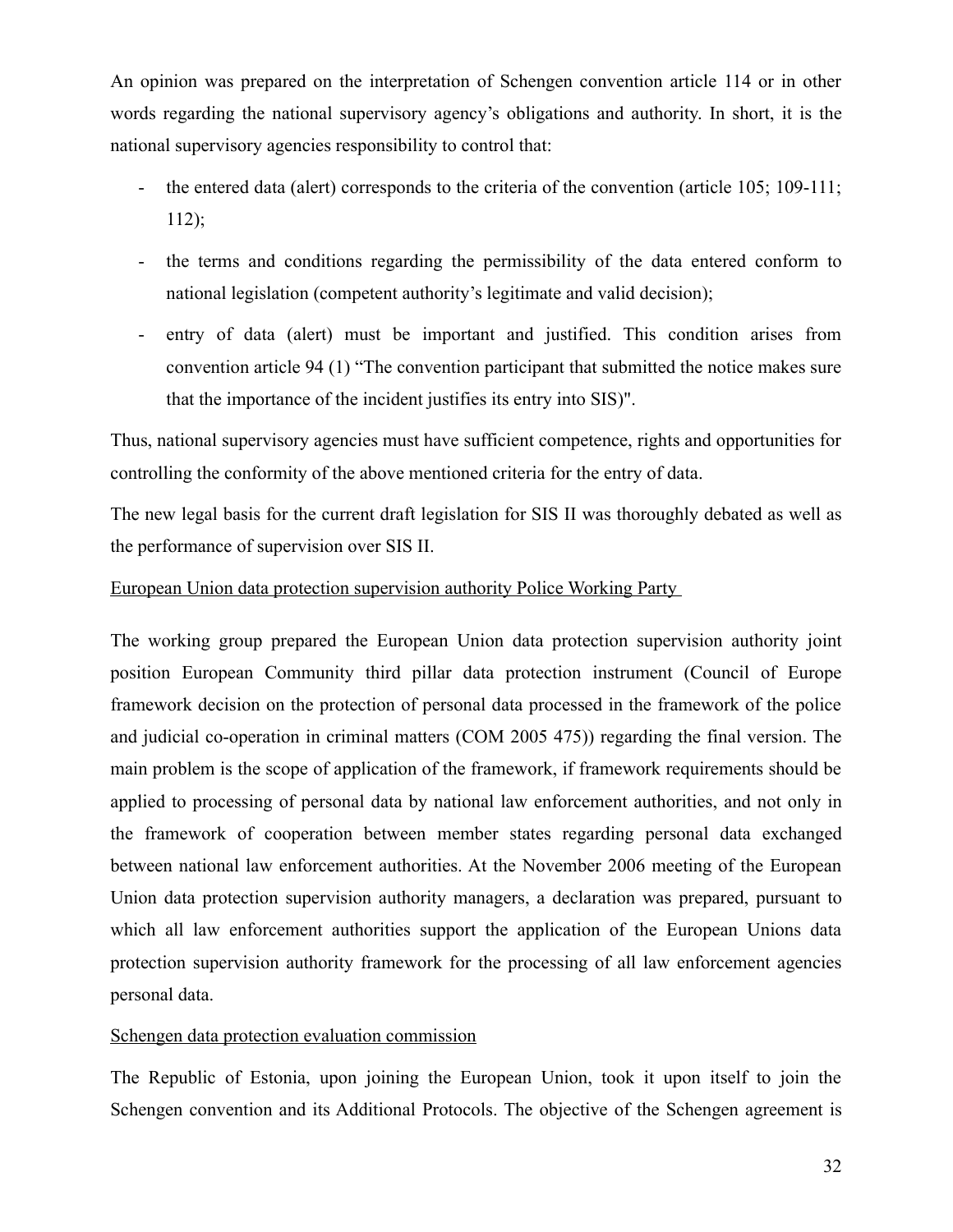the free movement of persons in the Schengen area. In everyday life it is comprised of no checks at the common borders of member states and the possible negative effects resulting from the reduction of controls is reduced by the of compensation methods. Compensation methods are the Schengen information system, strengthened controls on external borders, monitoring of foreigners, cross-border cooperative police work and a common legal environment.

The assignments of the Data Protection Inspectorate related to the Schengen judicial area are related, above all, to the Schengen information system. The objective of the information processed by the Shengen information system (SIS) is to aid the law enforcement authorities in the Schengen judicial area in ensuring public order and security. The inspectorates tasks are the independent supervision of the national part of SIS regarding data file entry and control over the fact that the processing and use of entered data does not violate the rights of the person concerned.

The Republic of Estonia (and the inspectorate) preparation for joining the Schengen information system was evaluated by an expert group on 21-22 September 2006. At the time of the report's publication, the Council of Europe has with its decision evaluated the need for carrying out the repeated evaluation of the data protection field, so that the recommendations and instructions in the evaluation commissions report are implemented before joining the Schengen information system.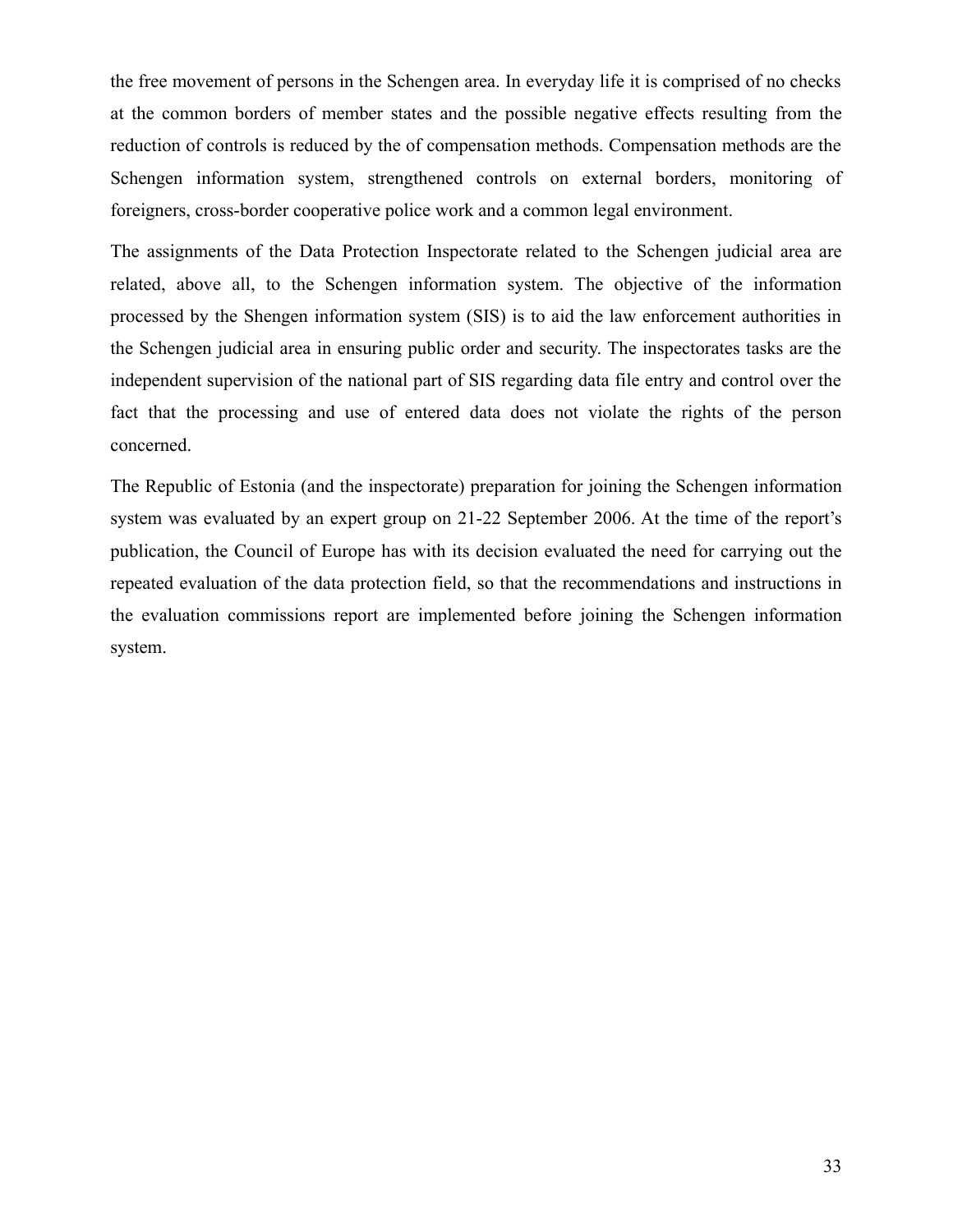# <span id="page-33-0"></span>**AKI's plans for the following period**

In the following time period AKI is planning an increase at its own initiative in the volume of supervisory operations. The objective is ensuring the legitimate performance of obligated subjects. In order to achieve this an analysis of the current administrative training and penalty policy is planned, development of good administrative practices and, among other things, the raising of administrative capacities.

The keywords for the following year are also the raising of general awareness and development of cooperation between state and local government authorities. The objective is to provide persons with the opportunity to implement their rights and provide the processors and holders of information with the knowledge to improve the performance of the implementation of obligations.

Pursuant to the desire to raise the level of awareness we have already started and are planning to continue on a larger scale with lectures for upper secondary level students in general education schools in the field of data protection.

AKI is planning to hold a conference on 28 January of next year, within the framework of the International Data Protection day, to discuss e-society and data protection related topics. In the framework of the event we are waiting for specialists and parties interested in the field to speak and participate in the discussion.

The field may be highlighted separately with keywords, which have risen during the current period: e-Health, Gene Bank, educational institutions; creation and amendment of corresponding regulations, monitoring of their development directions and active participation in the process.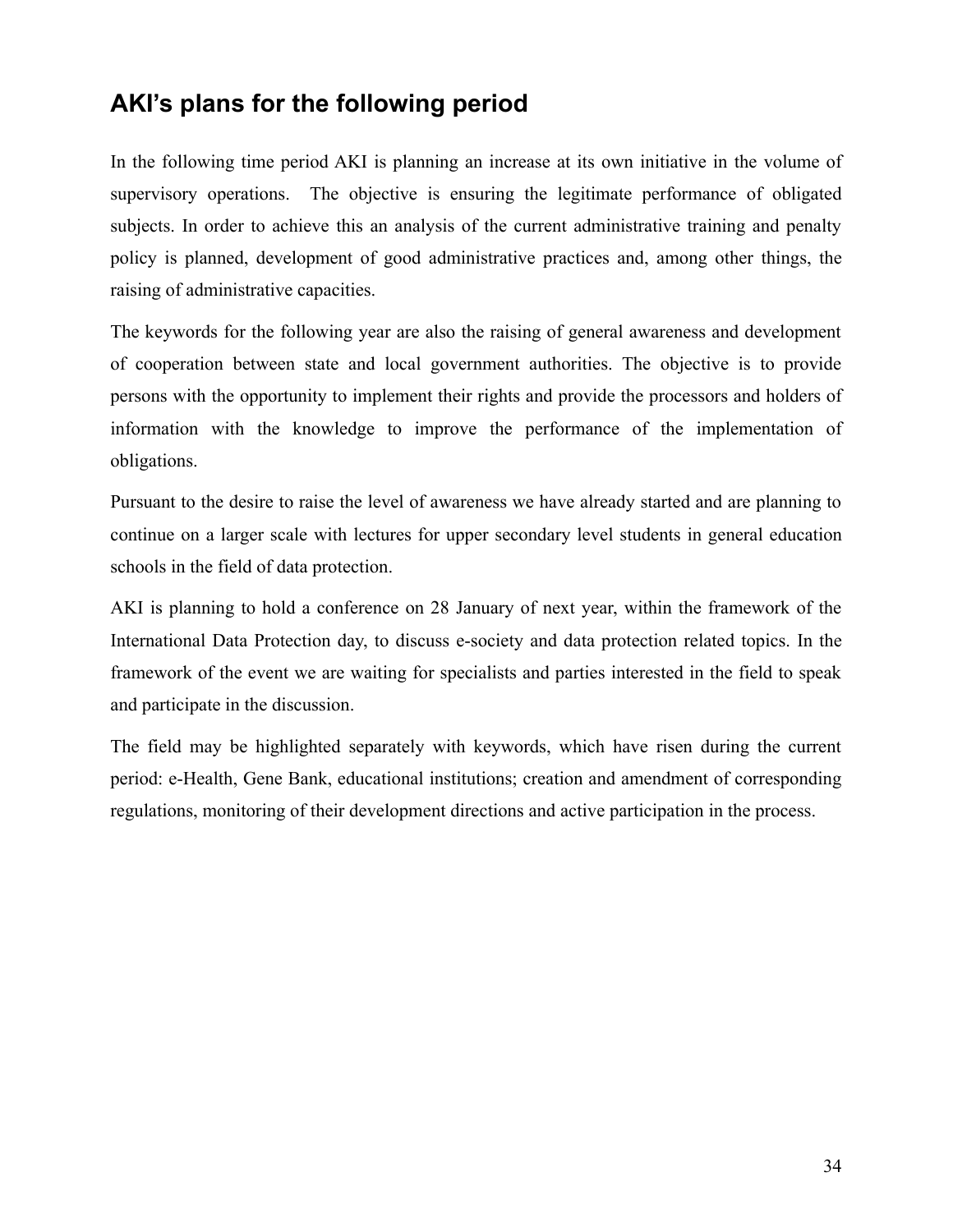### <span id="page-34-0"></span>**SUMMARY**

The Personal Data Protection Act entered into force on 19 July 1996, and the personal data protection field regulation has now been valid in the Estonian judicial area for 10 yeas. The inspectorate confirms that the so-called adjustment period is beginning to end and the personal data processors have had sufficient time to get used to the requirements arising from the regulation or in other words to implement the requirements in their work. Therefore, AKI is toughening its administration training and penalty policies in the case of significant violation of processing requirements.

Even so, the inspectorate must in its continued activity find a suitable balance between its deterrent activities and its supervisory activities. Its deterrent activities include in itself both the raising of citizens awareness as well as participation in various work groups and giving opinions regarding draft legislation.

The raising of general awareness in deterrent activities is very important, since the carrying out of training by AKI officials helps in the understanding of the nature of the field and the resulting obligations and requirements for both data processors as well as subjects. At the same time, it is possible for the inspectorate in its everyday work to concentrate on condensed areas of specific fields, which have appeared from information gathered during training.

We also hold the providing of opinions regarding various draft legislation to be a significant activity. This type of activity guides the composers of legislation and the attention of recipients to circumstances, which at first glance appear to be unimportant, but which may from one side exceed a persons fundamental rights and freedoms and from the other side apply for information holders and personal data processors excessive and expensive obligations.

Becoming a full legal member of the European Union included the significant growth in the volume of work for the inspectorate, performing the supervisory obligation for a Europe wide information system (Europol, Schengen, Eurodac etc.). The developments of the corresponding field at the European Union level provide an indication of the increase in the exchange and centralisation or information (VIS, biometrics, etc.).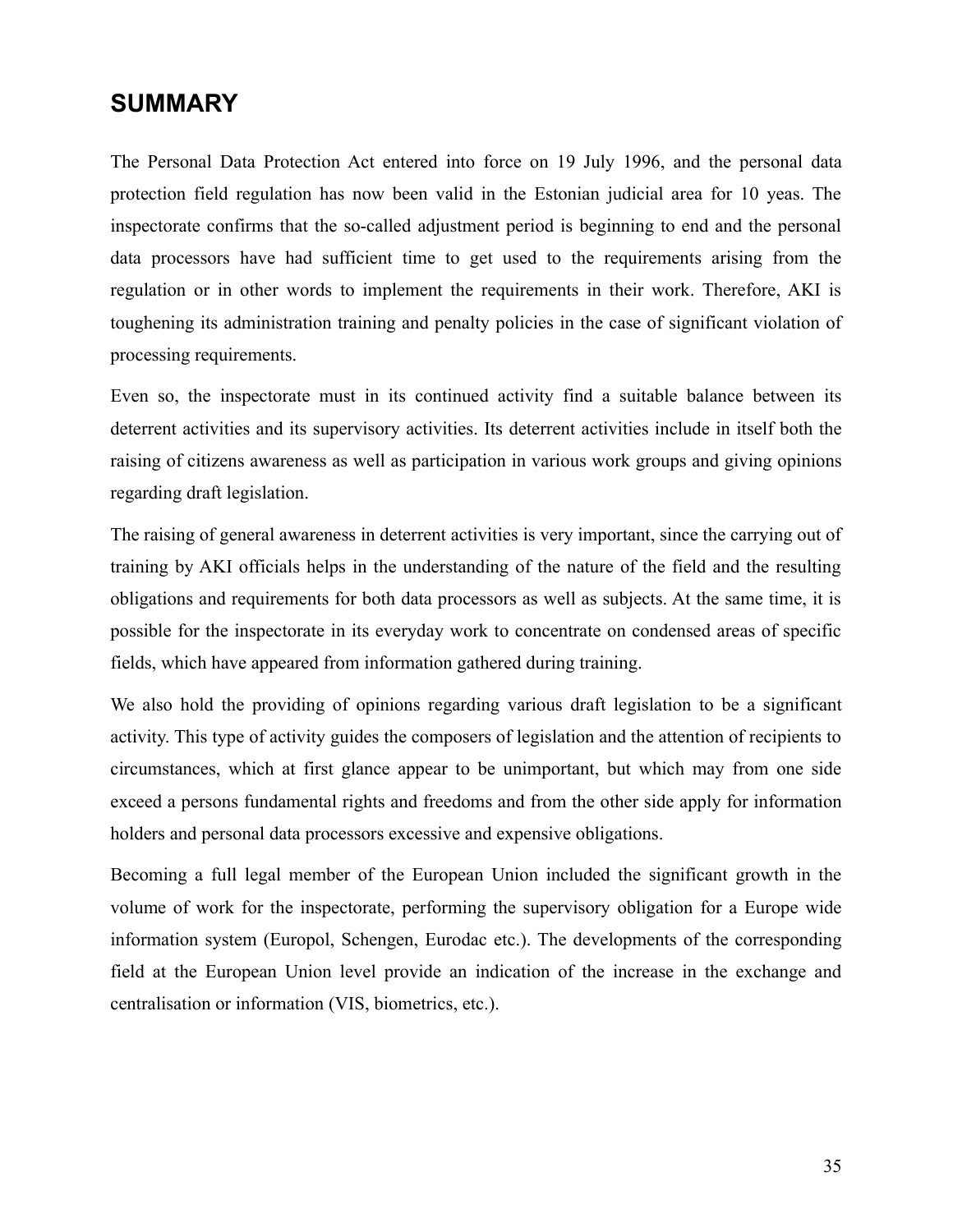### **NOTE 1**

|                                                   | 2004.a            | 2005.a                   | 01.10.2005-<br>30.09.2006* |                           |                           |
|---------------------------------------------------|-------------------|--------------------------|----------------------------|---------------------------|---------------------------|
| Giving of opinions<br>regarding draft legislation | 50                | 48                       | 39                         |                           |                           |
| Training                                          | 15                | 30                       | 34                         |                           |                           |
| <b>Registration</b>                               |                   |                          |                            |                           |                           |
| Total number of                                   | 390               | 368                      | 414                        |                           |                           |
| registration applications:                        |                   |                          |                            |                           |                           |
| including first time                              |                   |                          | 103                        |                           |                           |
| applications                                      |                   |                          |                            |                           |                           |
| including repeat<br>applications                  |                   |                          | 241                        |                           |                           |
| including applications with                       |                   |                          | 70                         |                           |                           |
| changes                                           |                   |                          |                            |                           |                           |
| Issued sensitive personal                         | 314               | 361                      | 229                        |                           |                           |
| data processing licences                          |                   |                          |                            |                           |                           |
| Refusals                                          | 76                | 29                       | $\overline{2}$             |                           |                           |
| Left unreviewed                                   |                   |                          | $\overline{2}$             |                           |                           |
| Precepts                                          |                   |                          | $\overline{4}$             |                           |                           |
| Warnings                                          |                   |                          | $\overline{3}$             |                           |                           |
| Penalty payments                                  |                   |                          | $2/18000$ .                |                           |                           |
| Giving of opinions to data                        | 40                | 16                       | 9                          |                           |                           |
| bases                                             |                   |                          |                            |                           |                           |
| <b>Monitoring</b>                                 |                   |                          |                            |                           |                           |
| Total on-site monitoring:                         | 35                | 28                       | 48                         |                           |                           |
| 1) National control                               | 35                | 28                       | 47                         |                           |                           |
| including as a result of<br>required proceedings  |                   |                          | 18                         |                           |                           |
| including self initiated                          | 8                 | 8                        | 29                         |                           |                           |
| 2) International/EU                               | $\overline{a}$    | $\overline{\phantom{0}}$ | $\mathbf{1}$               |                           |                           |
| including as a result of                          | $\overline{a}$    | -                        |                            |                           |                           |
| required proceedings                              |                   |                          |                            |                           |                           |
| including self initiated                          | -                 |                          | $\mathbf{1}$               |                           |                           |
| No deficiencies were                              |                   |                          | 13                         |                           |                           |
| discovered                                        |                   |                          |                            |                           |                           |
| Deficiencies discovered                           |                   |                          | 36                         |                           |                           |
| including precepts                                |                   |                          | $\overline{7}$             |                           |                           |
| Opinions regarding                                |                   |                          | 374                        |                           |                           |
| readiness for processing                          |                   |                          |                            |                           |                           |
| <b>Procedure</b>                                  |                   |                          | <b>IKS</b>                 | AvTS                      | <b>AKS</b>                |
|                                                   | <b>2004</b> total | 2005<br>total            | 01.10.2005-<br>30.09.2006  | 01.10.2005-<br>30.09.2006 | 01.10.2005-<br>30.09.2006 |
| Explanations, memoranda                           | 61                | 81                       | 110                        | 99                        |                           |
| challenges and complaints                         |                   |                          |                            |                           |                           |
| No violations were                                |                   |                          | 95                         | 86                        | 1                         |
| discovered                                        |                   |                          |                            |                           |                           |
| Violation was discovered                          |                   |                          | 15                         | 13                        |                           |
| including precepts                                | $\boldsymbol{7}$  | 9                        | $\overline{3}$             | 5                         |                           |